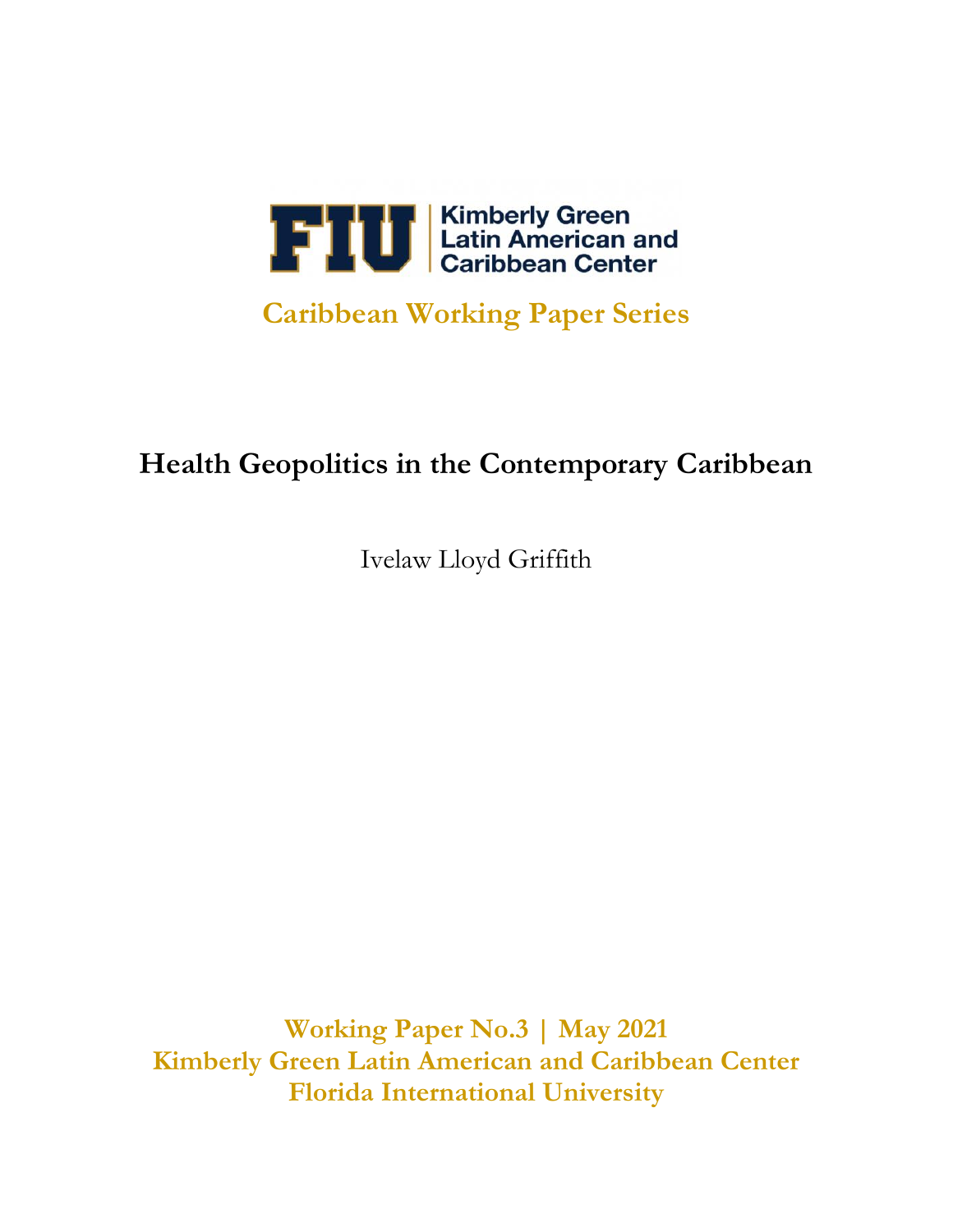# **Health Geopolitics in the Contemporary Caribbean<sup>1</sup>**

Ivelaw Lloyd Griffith<sup>2</sup>

## **TABLE OF CONTENTS**

<sup>1</sup> This paper was initially presented at the May 13, 2021 webinar on "Geopolitical Competition and Cooperation in the Caribbean in the Age of COVID-19" (Kimberly Green Latin American and Caribbean Center at Florida International University and the Caribbean Policy Consortium). Gratitude is expressed to the following colleagues for valuable comments on the first draft: Anthony Maingot, Bruce Zagaris, Scott MacDonald, Georges Fauriol, David Lewis, Anthony Bryan, and Jose Miguel Cruz.

<sup>2</sup> Ivelaw Lloyd Griffith, Fellow with the Caribbean Policy Consortium, has published widely on Caribbean security, drugs, and crime. The University of Illinois Press will publish his next book, Challenged Sovereignty. Recipient of the Dr. William J. Perry Award for Excellence in Security and Defense Education, named in honor of former U.S. Defense Secretary Dr. William J. Perry, Ivelaw has testified before the U.S. Congress. A former Senior Associate with the Center for Strategic and International Studies, he has served in several academic leadership roles, notably as Vice Chancellor of the University of Guyana, President of Fort Valley State University, and Provost of universities in Virginia and New York. He also served as a professor and a Dean at Florida International University for more than a decade.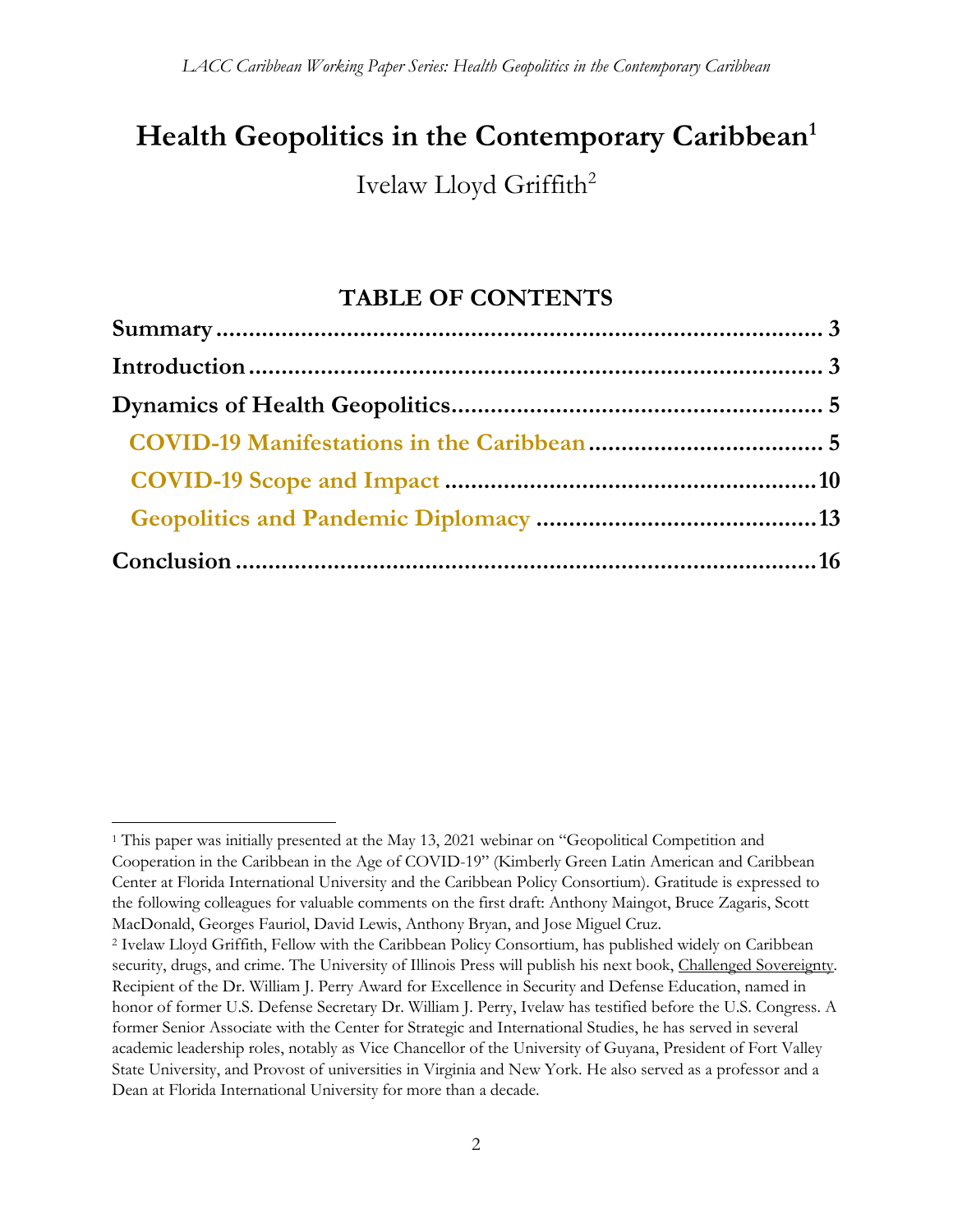## **Summary**

This paper examines the health geopolitical implications of COVID-19 in the Caribbean, including its scope and impact on the region, the pandemic diplomacy conducted by the United States, China, India, and other great powers, and Cuba's leveraging of its medical capabilities to punch above its weight globally. The study suggests that the dawn of the Age of COVID-19 has added to the region's geopolitical complexity, accentuating the importance of health geopolitics. It argues that COVID-19 has been testing the political and diplomatic adroitness of leaders in navigating the turbulent geopolitical high seas where the United States, China, Russia, and India have been jockeying to secure more geopolitical gains.

> *COVID-19 has literally scarred 2020 in ways that will forever be remembered throughout the annals of history. We did not expect to shut down our borders to ourselves as a family, [and] to the rest of the world. ... But COVID-19 has also wrought serious economic hardship and damage to our region.*

-- Prime Minister Mia Motley of Barbados<sup>3</sup>

*For the small island states of the Caribbean, vaccine diplomacy is crucial to managing the COVID-19 pandemic. ... Many Caribbean nations have long played Taiwan and China off each other, to their own advantage. Five of the 15 states worldwide that officially recognize Taiwan diplomatically are in the Caribbean—namely Belize, Haiti, St. Lucia, St. Kitts and Nevis, and St. Vincent and the Grenadines.* 

*–* Bert Hoffman<sup>4</sup>

## **I. Introduction**

Geopolitics has been a cardinal feature of studies about the Caribbean. Indeed, in his influential book, The United States and the Caribbean, eminent Caribbeanist Anthony Maingot asserted: "If one were to choose a single word to encapsulate Caribbean history, that word would have to be 'geopolitics,' the relationship between geography and international relations." (Maingot, 1994: 1). Besides, although the late renowned geopolitician and erstwhile National Security Advisor to President Jimmy Carter Zbigniew Brzeziński did not discuss the Caribbean in his masterful study called The Grand Chessboard, the region fits his definition of a "pivot" perfectly: "Geopolitical pivots are the states whose importance is derived not from their power and motivation but rather from their sensitive location and from the consequences of their potentially vulnerable condition for the behavior of geostrategic players. (Brzeziński, 1997:41) The Polish-born scholar-policy wonk

<sup>3</sup> Motley, 2020.

<sup>4</sup> Hoffman, 2021.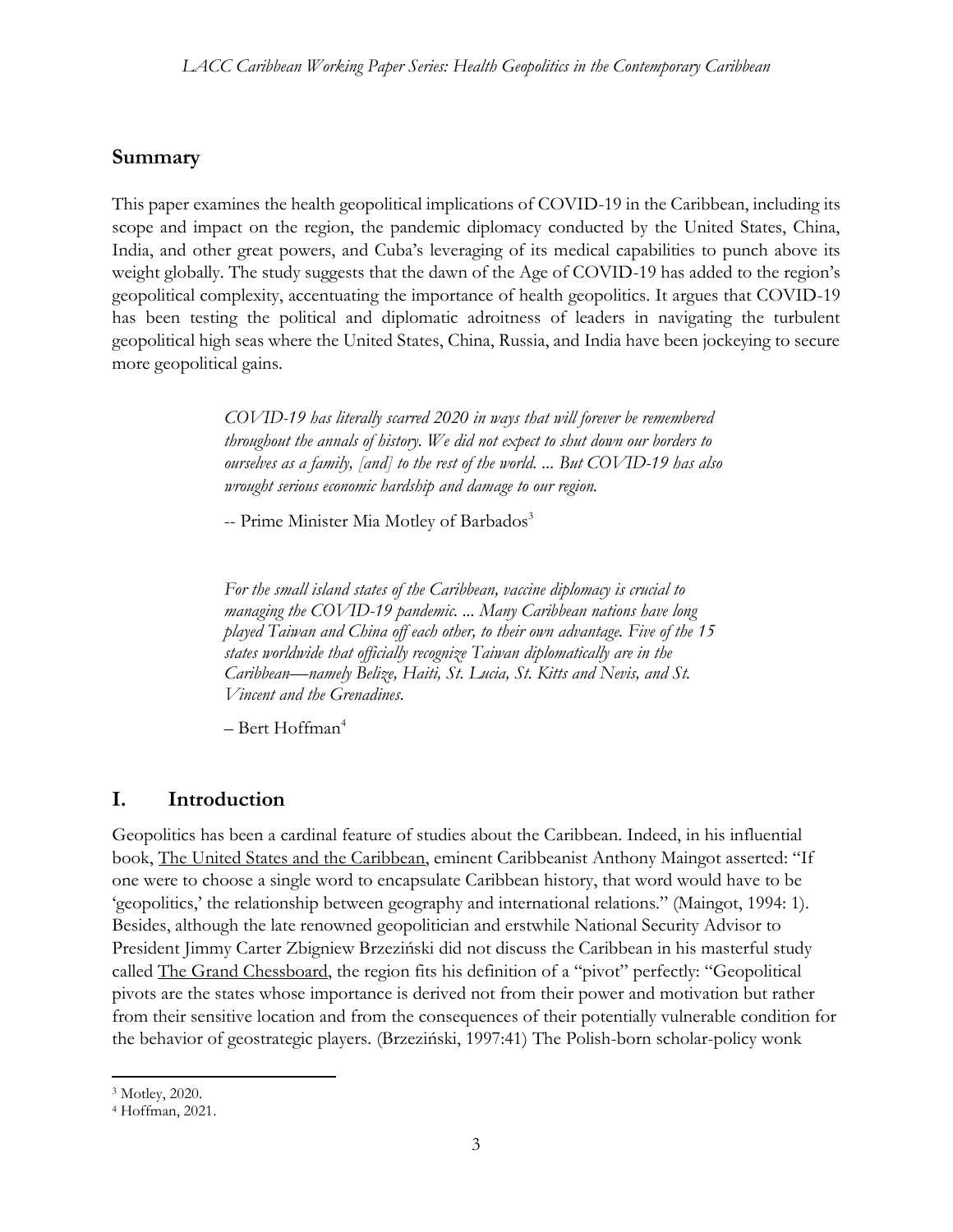added: "Most often, geopolitical pivots are determined by their geography, which, in some cases, gives them a special role either in defining access to important areas or in denying resources to a significant player." (Brzeziński, Ibid.)

The Caribbean has retained its essence as a pivot space. However, over recent decades there has been a diminution in the scholarly discourse on the geopolitics of the region. The end of the Cold War contributed to this. But other geo's—geonarcotics and geoeconomics—plus the geopolitics of energy and the geopolitics of migration have trumped geopolitics; those issues gained greater scholarly and policy traction, and for plausible reasons.<sup>5</sup> Yet, the end of the Cold War and the high premium placed on geonarcotics and other concerns have not diminished the region's geopolitical value. The geopolitics discourse to which we are referring falls under the rubric of conventional geopolitics, notwithstanding its numerous theoretical and conceptual permutations. (See Legucka, 2013; and Flint, 2017) Still, contemporary regional and international vicissitudes necessitate extending the perimeter of the discourse about the Caribbean pivot space beyond the realm of conventional geopolitics to that of health geopolitics.

Undoubtedly, the scarring caused by COVID-19 to which Prime Minister Motley referred, speaking in July 2020 as outgoing Chair of CARICOM, did not cease when that fateful year ended. The evidence of this is abundant. The head of the Caribbean Public Health Agency (CARPHA) reported to Caribbean leaders at the September 13, 2021 CARICOM special emergency meeting convened to assess the pandemic's impact that since March 2020 CARICOM countries had endured 300,000 confirmed cases and more than 6,700 deaths. (Morgan, 2021). The communique issued at the end of the meeting noted "deep concern at the increase with more than 100,000 new cases and 1,400 deaths between July 2021 and September 12, 2021." (Morgan, ibid.) Indeed, the scarring is likely to extend well into the future. The pandemic has occasioned the need for Caribbean statesmen and diplomats to hone their vaccine diplomacy skills in order to navigate choppy health geopolitical waters, as German international affairs analyst Bert Hoffman avers in the epigraph. In many ways, the pandemic is manifesting itself to be an existential matter for the Caribbean. Thus, examination of the region's health geopolitical landscape is not simply desirable, it is necessary.

According to Johns Hopkins University data, as of Noon EST on September 30, 2021, the world had experienced 233,479,934 COVID-19 infections—20 times Haiti's population of 11,402,528 and had suffered 4,777,581 fatalities—12 times Belize's population of 403,134—because of it.<sup>6</sup> Earlier, in his March 5, 2021, media briefing, World Health Organization (WHO) Director General Tedros Adhanom Ghebreyesus revealed that "the COVID-19 pandemic has caused more 'mass trauma' than World War II." (Feuer, 2021) Evidently, the pandemic has triggered tectonic shifts within states and societies and upended global affairs, affecting every conceivable aspect of human endeavor. It also is pregnant with conventional geopolitical implications for both large and powerful nations, such as the United States and China, and small and subordinate ones, such as those in the Caribbean. (See Nye, 2020; and Kissinger, 2020) COVID-19 has been defining the content and

<sup>5</sup> This writer contributed to this outcome. See Griffith, 1993-94; Griffith, 1997; and Griffith, 2000.

<sup>6</sup> Johns Hopkins University Coronavirus Resource Center, available at [COVID-19 Map -](https://coronavirus.jhu.edu/map.html) Johns Hopkins [Coronavirus Resource Center \(jhu.edu\).](https://coronavirus.jhu.edu/map.html) Accessed on September 30, 2021.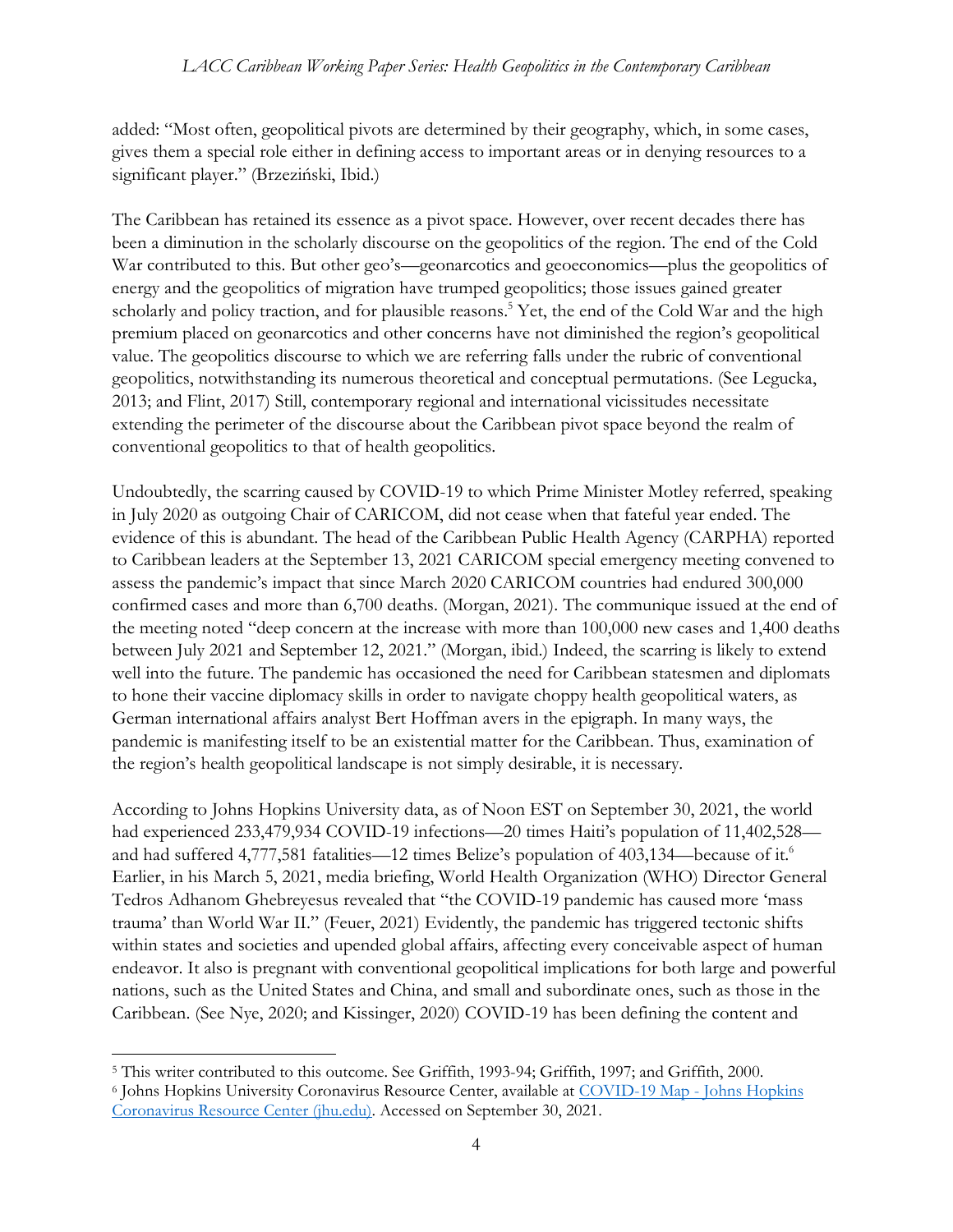context of national actions and international interactions the world over, and all indications are that its implications will be deep and long-lasting. Thus, in my view, our global society is experiencing the traumas and tribulations of a pandemic age; we are living in the Age of COVID-19. Therefore, it would be dereliction of academic duty to analyze the dynamics of the contemporary Caribbean without examining COVID-19 and some of the health geopolitics involved.

## **II. Dynamics of Health Geopolitics**

Continuity and change continue to define the region's lived reality. Some of this lived reality is agedefining. COVID-19 demonstrates this. Since the end of 2019 the world has been experiencing the makings of age-defining change ushered in by the pandemic, which has health geopolitical implications, among others. The primacy of geography and of the state as actor are common denominators of the discourse on conventional geopolitics. This is not entirely so with health geopolitics. Geography does feature, but the actor matrix is broader, involving non-state actors, such as pharmaceutical companies, and multilateral organizations, such as the WHO and the World Bank; non-state actors exercise vital agency.

Suerie Moon (2020) is correct in positing that "Europe, developing countries, the WHO, and the pharmaceutical industry are also key players in this complex, multilevel game. Normative authority, reputation and scientific knowledge have become strategic sources of power." In pondering the increased resonance of global health issues, noted British geographer Alan Ingram explained that four factors have been involved. Two of them are the growing salience of health in the context of globalization and the potential for diseases to disrupt sovereignty as interconnections increase. As well, diseases have the potential to disrupt state stability and international security. Finally, there has been increased interest in health, foreign policy, and security in health interventions as ways of achieving geopolitical stability. (Ingram, 2005: 523-24) Thus, the linkages involving geography, disease, and power have been made manifest. What, then, are some of the interconnections in the Caribbean?

## **A. COVID-19 Manifestations in the Caribbean**

Coronaviruses are a large family of viruses that cause illnesses ranging from the common cold to more serious ones, such as Middle East Respiratory Syndrome (MERS) and Severe Acute Respiratory Syndrome (SARS). A novel coronavirus is a new strain that had not been previously identified in humans. COVID-19 causes pneumonia-like symptoms, including coughs, fever, and breathing difficulties, and organ failure in serious cases. The name COVID-19 (COrona VIrus Disease of 2019) was revealed in February 2020 by the WHO. (Boseley et al,  $2020$ )<sup>7</sup>

The first COVID-19 cases in the Caribbean region were reported on March 1, 2020, in St Martin in a couple who returned from France and in the Dominican Republic in a 61-year-old man visiting from Italy. (In Latin America, the first case was reported in São Paolo, Brazil, on February 25, 2020, in a 61-year old man who had recently returned from the Lombardy region in Italy.) (Andrus et al,

<sup>7</sup> For a sobering report on pandemics over time, see [Epidemics That Didn't Happen | Preven](https://preventepidemics.org/epidemics-that-didnt-happen/?campaign_id=9&emc=edit_nn_20210430&instance_id=29989&nl=the-morning®i_id=97605394&segment_id=56889&te=1&user_id=4496efdea6279de72197ea4ca4333a97)t Epidemics.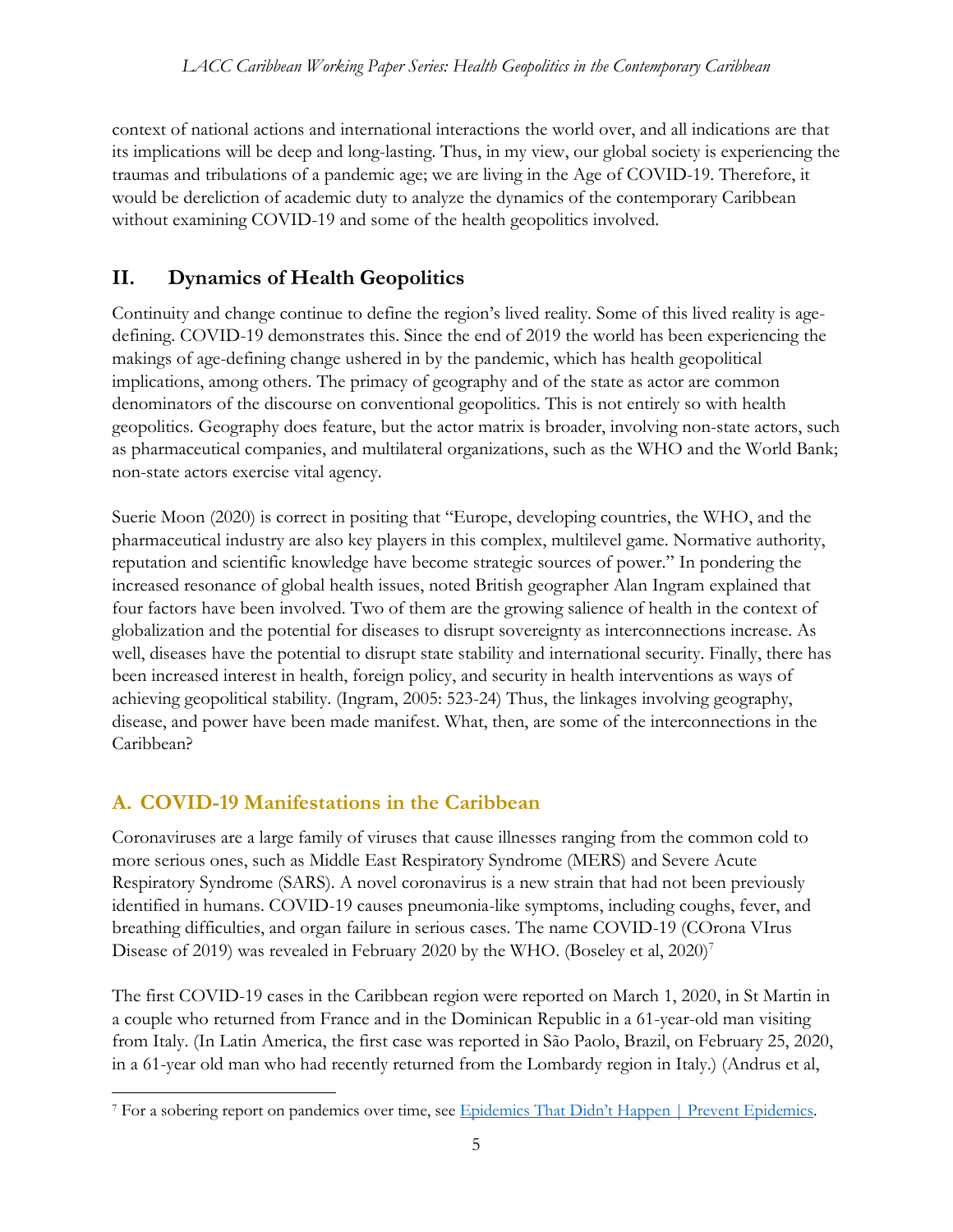2020:593) Tables 1 and 2 provide portraits of the virus's global and regional "presence." Table 1 offers a global snapshot, showing that with 614,921 cases as of April 1, 2021, the Caribbean represents a "mere" 0.48 percent of the global cases that number 128.5 million. The region's 8,453 deaths as of the same date amounts to "just" 0.30 percent of the global figure of 2.8 million.<sup>8</sup> Yet, that really is little consolation; when viewed in regional context, the number of infections and fatalities are not always minuscule, and they point to some troubling manifestations and consequences of the disease. For instance, Table 2, which captures the most comprehensive virus portrait available, points to some troubling as well as encouraging realities. For one, it is remarkable that places with comparatively large populations, such as Cuba and Haiti, have had relatively "low" case counts, while places with comparatively small populations, such as Aruba and Curaçao, have had fairly "high" ones.

## **Table 1: COVID-19: The Caribbean in Global Context as of April 1, 2021**

|                                                               | Cases       | <b>Recoveries</b> | <b>Deaths</b> |
|---------------------------------------------------------------|-------------|-------------------|---------------|
| Globally                                                      | 128,542,101 | 73,252,878        | 2,808,312     |
|                                                               | (1,649,827) | (1,039,541)       | (29, 677)     |
| <b>Caribbean Region including CMS</b>                         | 614,921     | 404,476           | 8,453         |
| 35 countries/areas/territories                                | (7,703)     | (6, 916)          | (67)          |
| <b>CARPHA Member States</b>                                   | 138,082     | 105,969           | 2,236         |
| 26 countries/areas/territories                                | (2, 777)    | (2, 513)          | (32)          |
| <b>Rest of the World</b>                                      | 127,927,180 | 72,848,402        | 2,799,859     |
| 187 countries/areas/territories and international conveyances | (1,642,124) | (1,032,625)       | (29, 610)     |

\* Figures reported by WHO supplemented with additional data from local country reports for the Caribbean.

Note: numbers in ( ) are new since the previous report.

Source: Source: "CARPHA Situation Report No 145, April 1, 2021, Coronavirus Disease (COVID-19) Pandemic," available at Situation Report 145 - [April 1, 2021.pdf \(carpha.org\).](https://carpha.org/Portals/0/Documents/COVID%20Situation%20Reports/Situation%20Report%20145%20-%20April%201,%202021.pdf)

#### **Table 2: COVID-19 Cases, Recoveries, and Deaths in the Caribbean as of**

#### **April 2, 2021**

| Country/Territory<br>With Population (2020) | Cases | Recoveries | <b>Percentage Recovered</b> | Deaths |
|---------------------------------------------|-------|------------|-----------------------------|--------|
| Anguilla*<br>15,003                         | 25    | NA         | <b>NA</b>                   |        |

<sup>8</sup> Although Table 1 is from CARPHA (Caribbean Public Health Agency), the organization reports on non-CARPHA member countries. CARPHA itself is a regional public health agency that was established in July 2011 and became operational in January 2013. Se[e The Caribbean Public Health Agency \(CARPHA\).](https://www.carpha.org/)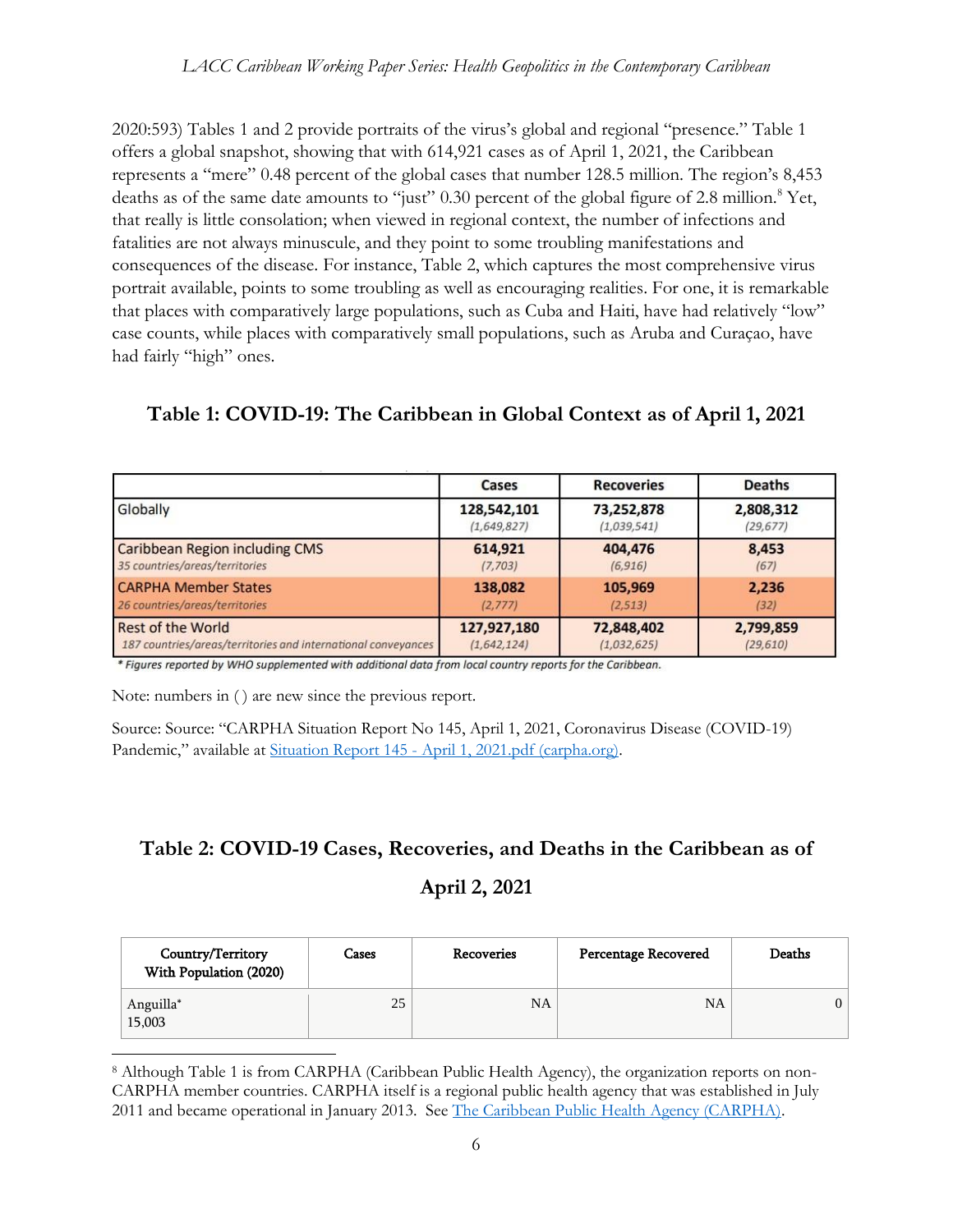| Antigua and Barbuda<br>97,929     | 1,152   | 858      | 74.4     | $28\,$           |
|-----------------------------------|---------|----------|----------|------------------|
| Aruba*<br>106,766                 | 9,443   | NA       | NA       | 86               |
| Bahamas<br>393,244                | 9,171   | 8,676    | 94.6     | 188              |
| Barbados<br>287,375               | 3,659   | 3,506    | 95.8     | 42               |
| Belize<br>403,134                 | 12,456  | 12,090   | 97       | 317              |
| Bermuda*<br>63,918                | 1,217   | NA       | $\rm NA$ | 12               |
| British Virgin Islands*<br>30,231 | 154     | NA       | $\rm NA$ | $\,1$            |
| Caman Islands<br>65,722           | 500     | $\rm NA$ | $\rm NA$ | $\boldsymbol{2}$ |
| Cuba<br>11,326,616                | 77,353  | 72,351   | 93.5     | 429              |
| Curaçao*<br>164,093               | 8,404   | $\rm NA$ | $\rm NA$ | 35               |
| Dominica<br>71,986                | 164     | 157      | 95.7     | $\boldsymbol{0}$ |
| Dominican Republic<br>10,847,910  | 253,781 | 213,339  | 84       | 3,334            |
| French Guiana*<br>298,682         | 17,132  | NA       | NA       | 93               |
| Grenada<br>112,523                | 155     | 152      | 98       | $\,1$            |
| Guadeloupe*<br>400,124            | 11,512  | $\rm NA$ | $\rm NA$ | 5                |
| Guyana<br>786,552                 | 10,446  | 9,211    | 88.1     | 235              |
| Haiti<br>11,402,528               | 12,788  | 11,126   | 87       | 252              |
| Jamaica<br>2,961,167              | 39,967  | 17,861   | 44.6     | 607              |
| Martinique*<br>375,265            | 7,549   | $\rm NA$ | $\rm NA$ | $50\,$           |
| $\rm Montserrat^*$                | $20\,$  | $\rm NA$ | $\rm NA$ | $1\,$            |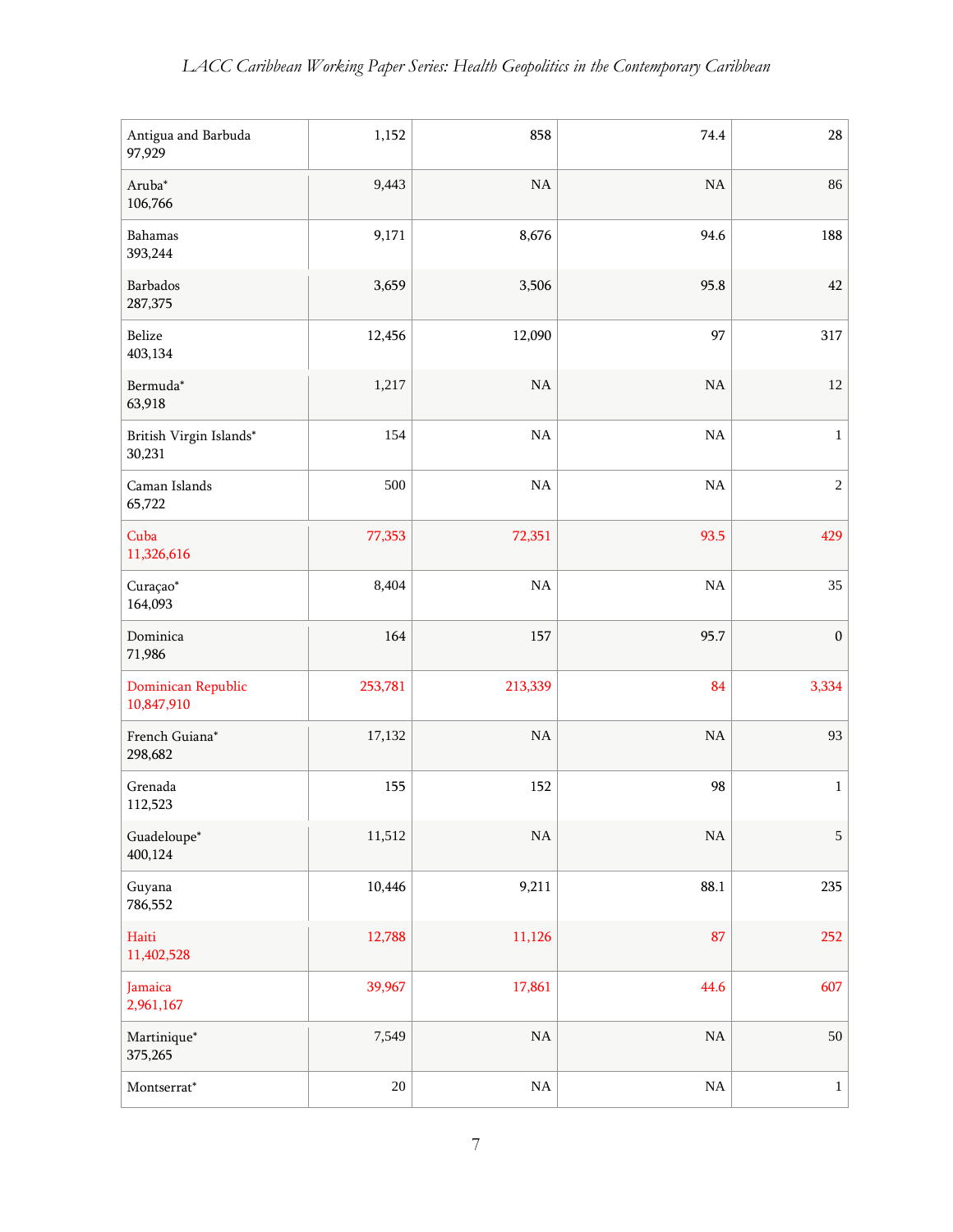| 4,992                               |         |             |          |                  |
|-------------------------------------|---------|-------------|----------|------------------|
| Puerto Rico*<br>2,860,853           | 107,470 | <b>NA</b>   | NA       | 2,118            |
| $Saba*$<br>1,933                    | $6\,$   | $_{\rm NA}$ | NA       | $\boldsymbol{0}$ |
| St. Barthélemy<br>9,877             | 857     | NA          | $\rm NA$ | $\,1$            |
| St. Kitts and Nevis<br>53,199       | 44      | 44          | 100      | $\mathbf{0}$     |
| St. Lucia<br>183,627                | 4,265   | 4,142       | 97.1     | 61               |
| St. Maarten (Dutch)*<br>42,876      | 2147    | $\rm NA$    | $\rm NA$ | 27               |
| St. Martin (French)*<br>38,666      | 1,657   | $\rm NA$    | $\rm NA$ | 12               |
| St. Vincent & Grenadines<br>110,940 | 1,754   | 1,614       | 92       | $10\,$           |
| Suriname<br>586,632                 | 9,122   | 8,598       | 94.2     | 177              |
| Trinidad and Tobago<br>1,399,488    | 8,116   | 7,624       | 93.9     | 145              |
| Turks and Caicos*<br>38,717         | 2.331   | $\rm NA$    | $\rm NA$ | 17               |
| US Virgin Islands*<br>104,425       | 2,907   | <b>NA</b>   | $\rm NA$ | $26\,$           |

Sources: Johns Hopkins University Coronavirus Resource Center, available at Home - Johns [Hopkins](https://coronavirus.jhu.edu/) [Coronavirus](https://coronavirus.jhu.edu/) Resource Center (jhu.edu); WHO Coronavirus (COVID-19) Dashboard, available at [https://covid19.who.int/table;](https://covid19.who.int/table) Caribbean Population, available at [Population](https://www.worldometers.info/world-population/caribbean-population/) of Caribbean (2021) - Worldometer [\(worldometers.info\);](https://www.worldometers.info/world-population/caribbean-population/) South American countries by population, available at South [American](https://statisticstimes.com/demographics/south-american-countries-by-population.php) countries by population 2020 - [StatisticsTimes.com;](https://statisticstimes.com/demographics/south-american-countries-by-population.php) and Central American Countries 2021, available at Central American Countries 2021 [\(worldpopulationreview.com\).](https://worldpopulationreview.com/country-rankings/central-american-countries)

**Notes** \*=COVID-19 data from WHO NA=Not Available

Second, Table 2 suggests that Cuba, with a population of 11.3 million that experienced "only" 77,353 cases and 429 deaths, was able to make remarkable strides in dealing with the virus. This is attributed to several factors, including their free universal healthcare, having the world's highest ratio of doctors to population, and positive health indicators, such as high life expectancy and low infant mortality. It also helps that Cuba has a well-educated population and advanced medical and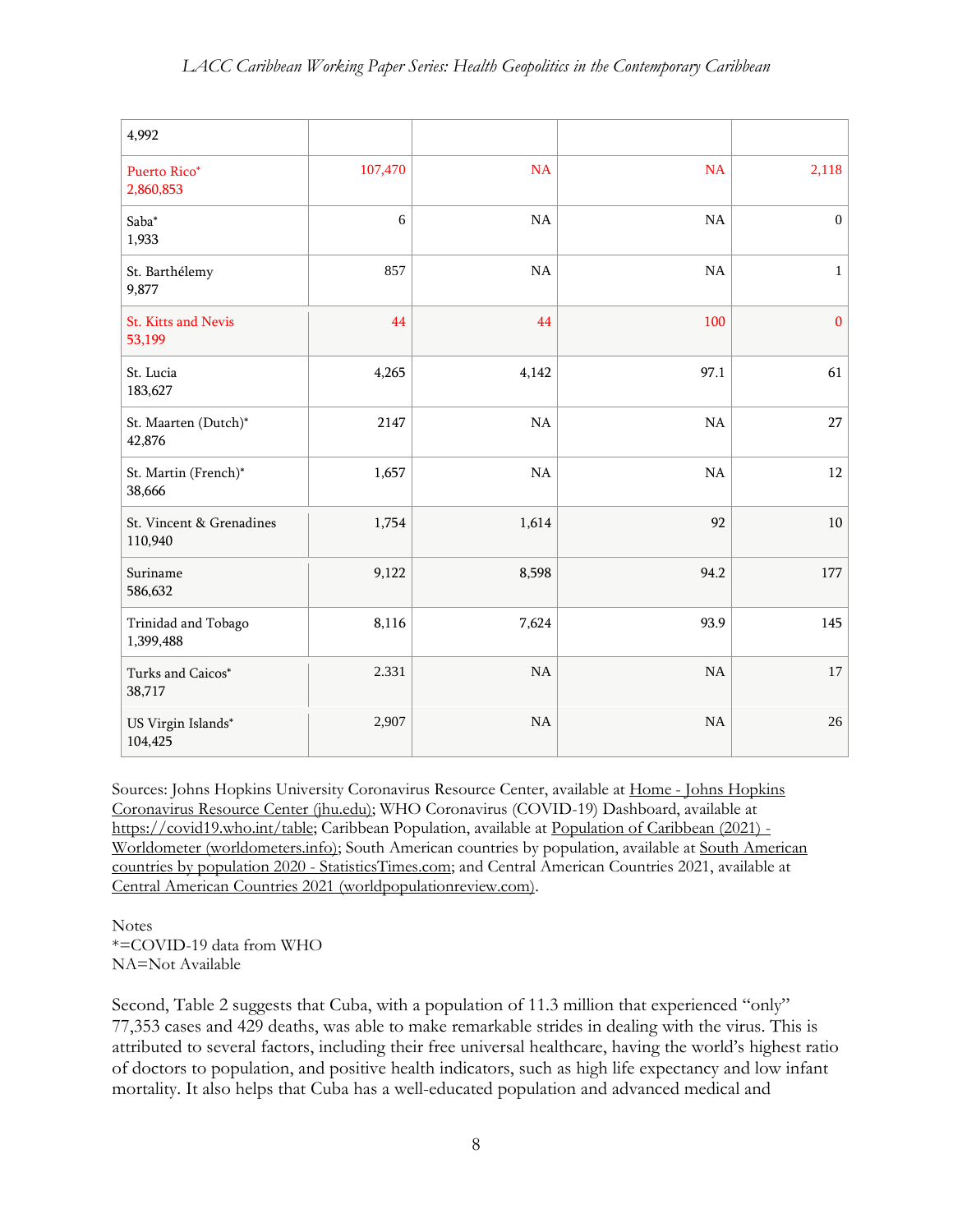pharmaceutical ventures, including three laboratories with equipment and staff trained to conduct virus tests. Moreover, with a state-controlled society the government can mobilise resources relatively quickly. (Morris and Kelman, 2021).

As well, it is noticeable from Table 2 that the Bahamas, Barbados, Cuba, Dominica, St. Lucia, Suriname, and Trinidad and Tobago all managed to secure recovery rates upwards of 90 percent. Fourth, it is clear that Jamaica owns the dubious distinction of having the lowest recovery rate—44.6 percent—while Grenada has the highest—98 percent. Initially, Jamaica's response to the pandemic, including closure of its borders, won high praise nationally and internationally, including commendations from the WHO as well as the United States ambassador there. That was in March 2020, shortly after the outbreak on the island. (See Davidson, 2020) However, several factors combined to overwhelm them, including an already swamped public health system, lackluster response from citizens to the government's pandemic control measures, and transmission from tourists after the borders were reopened in July 2020.

It should be noted that the number of recoveries and deaths do not total the number of cases because some infected individuals are still hospitalized, and others are recovering either at home or elsewhere. It also is remarkable that Haiti, with a population of 11.4 million and 12,788 cases, "only" lost 252 people to the disease. In addition, people in the British Virgin Islands, the Cayman Islands, Grenada, Montserrat, St. Barts, Anguilla, Dominica, Saba, and St. Kitts and Nevis must be offering special prayers having been unscathed so far, while those in the Dominican Republic and Puerto Rico, with cases exceeding 100,000 and deaths north of 2,000, must be desperate to see the pandemic end without inflicting further harm on their societies.

CAREST (CAribbean network of REsearchers on Sickle cell disease and Thalassemia) comparative March-May 2021 data also provide a mixed portrait, but also troubling situations in most places. For instance, in relation to infections, the number grew from 250,579 to 280,994 in the Dominican Republic; from 197,041 to 260, 566 in Puerto Rico; from 68,986 to 129,346 in Cuba; from 36,670 to 47,672 in Jamaica; from 7,903 to 18,227 in Trinidad and Tobago; from 9,820 to 19,743 in Guyana, from 9, 077 to 12,571 in Suriname; from 8,935 to 11,396 in the Bahamas; and from 4,161 to 4,995 in St. Lucia. As regards deaths, the number grew from 3,289 to 3,600 in the Dominican Republic; from 2,096 to 2,438 in Puerto Rico; from 405 to 840 in Cuba; from 545 to 902 in Jamaica; from 141 to 341 in Trinidad and Tobago; from 220 to 349 in Guyana; from 177 to 240 in Suriname; from 188 to 222 in the Bahamas; and from 58 to 77 in St. Lucia (CAREST, 2021b).

Caribbean leaders have needed to undertake delicate balancing acts: mitigation against economic collapse because of the high tourism dependency on the one hand, and public health overprecaution, on the other. As such, the small, subordinate states in the Caribbean pivot space have been on survival roller coasters trying desperately to cope with the pandemic. Jamaica is a case in point. Jamaica recorded its first virus case on March 10, 2020. That same month they closed their borders to control the number of infections and deaths. The drastic move successfully limited the spread of the virus across the island. However, it was crippling the economy. So, the borders were reopened to tourists on June 15, 2020. After the arrival of more than 35,000 tourists and confirmation of more than 100 new cases of the virus, the Minister of Tourism announced plans for a "resilience corridor" to run from west to east, along Jamaica's northern coast, where all travelers would remain. Later, a corridor on the south coast was established. By the end of July 2020, the government was contending with a backlog of 10,000 coronavirus tests. As part of control efforts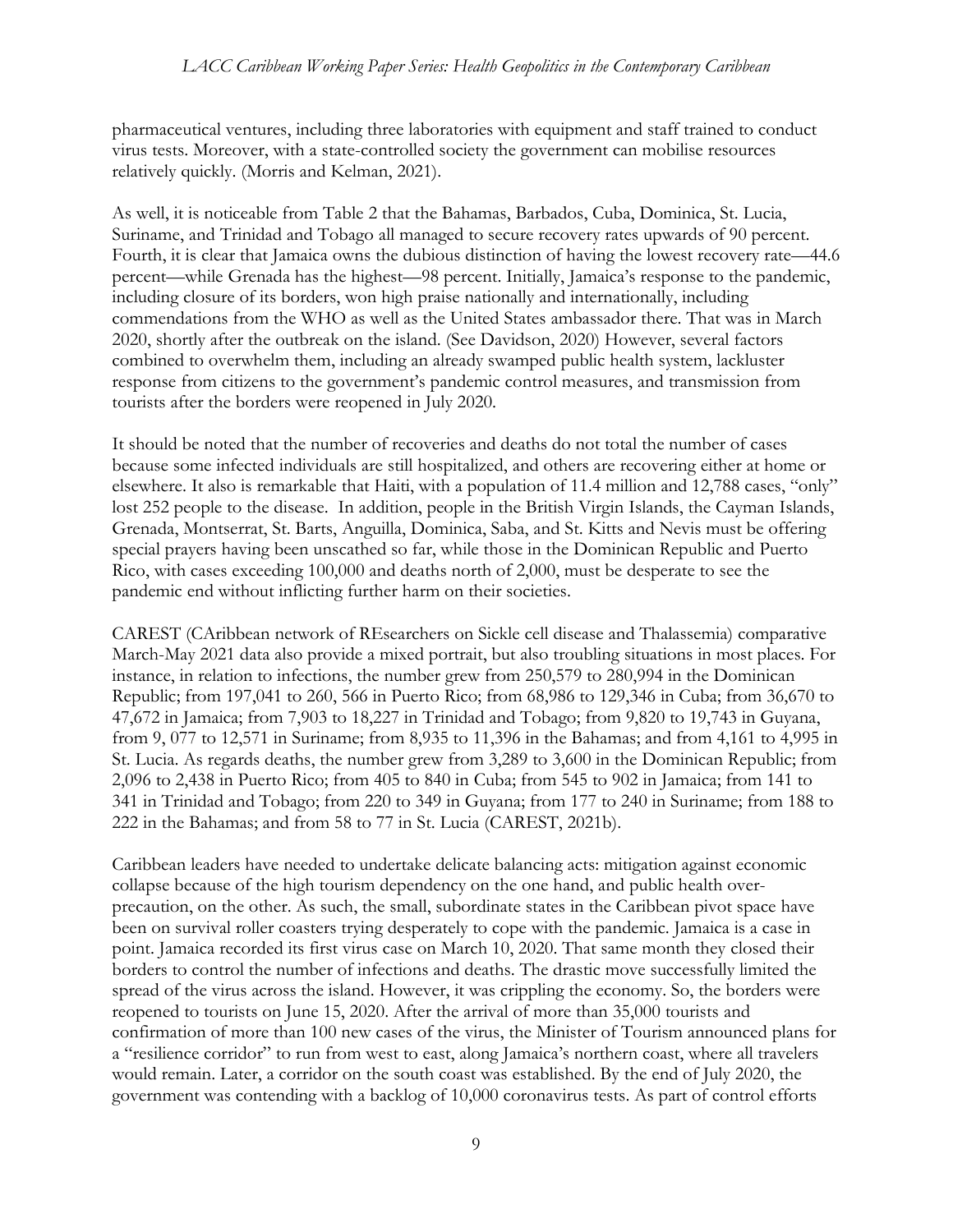they also released an app named JamCOVID19 to track the movements of visitors, that also can be used for contact tracing. (See Meade, 2020) The app itself later turned out to have serious security breaches.

The Jamaican government had contracted with the Amber Group, a local Information Technology company, to develop a border entry system to facilitate reentry of residents and arrival of tourists. The system, named JamCOVID, was rolled out as an app and a website to allow visitors to get screened before they arrive. In order to enter Jamaica, travelers were required to upload a negative COVID-19 test result to JamCOVID before boarding flights from high-risk countries, including the United States. The company's CEO bragged that his firm had developed JamCOVID in three days and that they had practically donated the system to the government, with the understanding that the government would purchase additional features and customizations. Following the successful rollout, the Aber Group secured contracts for similar products in the British Virgin Islands, St Lucia, the Turks Caicos Islands, and Grenada. However, in February 2021 it was discovered that JamCOVID had exposed immigration documents, passport numbers, and COVID-19 lab test results for almost half-a-million travelers who visited the island over the past year. This occurred because technicians had inadvertently set the access to the JamCOVID cloud server to public, allowing anyone to access its data from their web browser. The system was, therefore, taken offline. (Graham, 2020; and Whittaker, 2021)

The number of infections and recoveries, and especially the death counts, are dramatic manifestations of the pandemic in the region. But they only reveal the tip of the iceberg. Other factors and realities point to its dramatic and devastating scope and impact. Although it is beyond our purview to examine scope and impact factors comprehensively, it is important to underscore a few of them in addition to the quantitative indicators provided above.

## **B. COVID-19 Scope and Impact**

The evidence about the wide scope and multidimensional impact of COVID-19 is irrefutable. Writing during the pandemic's early stages, respected Trinidadian economist Marla Dukharan observed presciently that: "the socio-economic effects of COVID-19's sudden-stop represent the most significant shock we have experienced in about 100 years, with global implications that we can't yet imagine. ... The current crisis created multiple challenges simultaneously: a health crisis, sudden-stop of economic activity, volatile financial markets, weak investor confidence, capital flight, exchange rate volatility, tighter financial conditions, price shocks, lower remittance inflows, and reduced availability of traded goods." (Dukharan, 2020: 2)

Moreover, there is no disputing her contention later that the pandemic has made tradeoffs more expensive, amplified the benefits of being prudent and prepared, highlighted the risks inherent in business models and economic structures, and spotlighted the dangers of "obscene inequality." Accordingly, she argues, the pandemic has "created a natural experiment, laying bare the evidence that in general, our overdependence on the traditional tourism product in the Caribbean is a major source of socio-economic vulnerability. As such, the pandemic has also amplified the imperative of economic diversification away from traditional tourism." (Dukharan, 2021) In relation to tourism,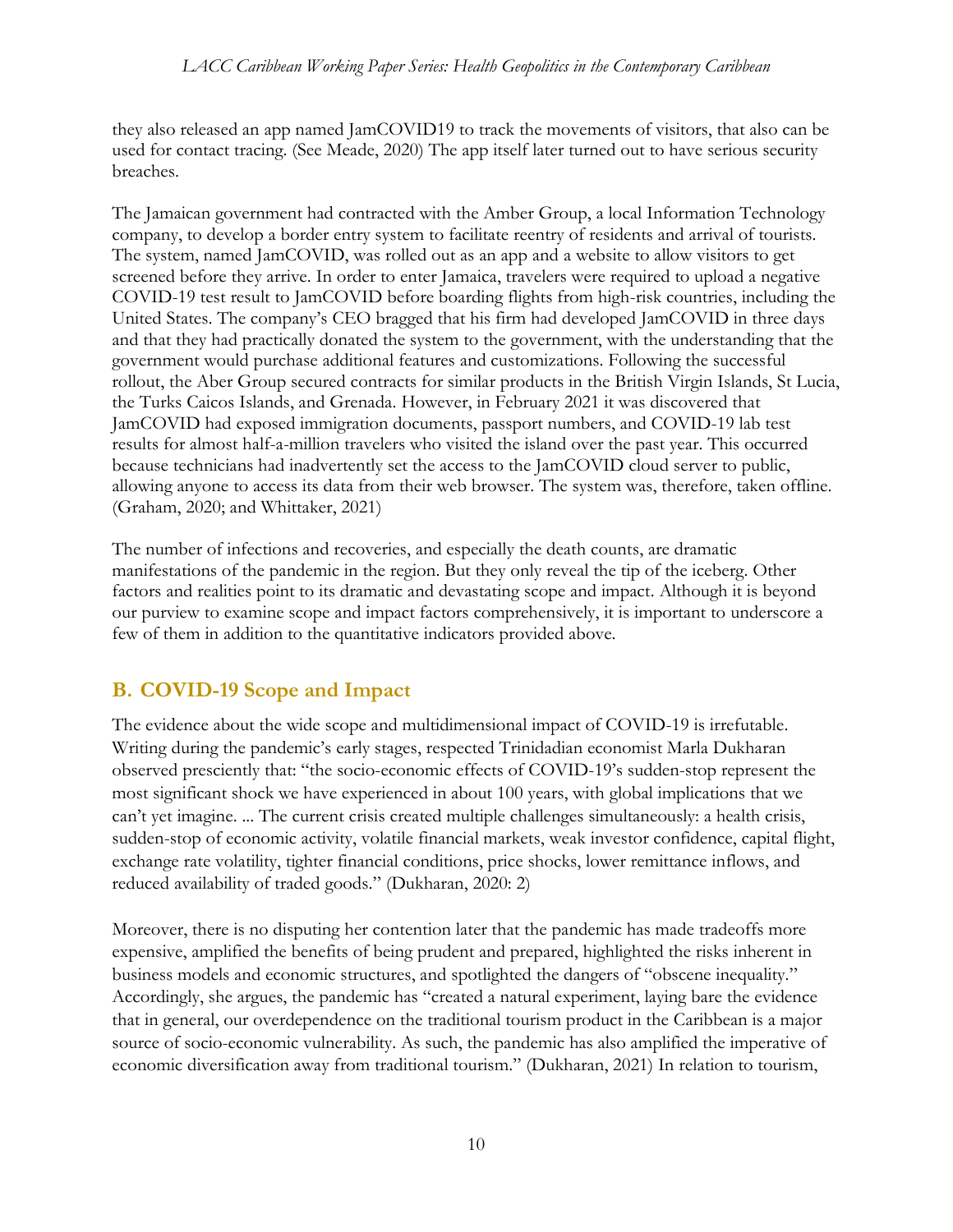the lives and livelihoods of a considerable segment of the Caribbean revolve around the tourism product, even for countries with mineral endowments, such as Cuba and the Dominican Republic.

According to Nina Burleigh of The New York Times, "last year [2019], more than 31 million people visited the Caribbean, more than half of them from the United States. I was one of them. Together, we contributed \$59 billion to the region's 2019 gross domestic product — accounting for a whopping 50 to 90 percent of the G.D.P. for most of the countries, according to the International Monetary Fund." (Burleigh, 2020) Moreover, one report by CSIS cites a December 2020 study by the Economic Commission for Latin America and the Caribbean (ECLAC) that found the COVID-19 impact on tourism to have resulted in a decline in total employment by seven percent in 2020. This contributed to GDP losses across the region, with St. Lucia, Antigua and Barbuda, and Barbados enduring the steepest losses: 26 percent, 18 percent, and 16 percent, respectively. (Runde et al, 2021)

In opening Jamaica's 2021/2022 parliamentary budget debate on March 9, 2021, Finance Minister Nigel Clarke reminded fellow legislators that tourism and remittances are the country's two largest sources of foreign exchange. He reported: "COVID-19 has decimated Jamaica's foreign exchange inflows from tourism. ... During the 9-11 terrorist attacks tourism earnings declined by 14 percent. In the global financial crisis, tourism earnings declined by 5 percent. (Clarke, 2021) The Minister then provided a sobering factoid: "*Madam Speaker, as a result of the COVID-19 pandemic, Jamaica's foreign exchange inflows from tourism are projected to fall by 74 percent or US\$2.5 billion in 2020/21. In 2019/20 we earned US\$3.4 billion from tourism but in 2020/21 we are expected to earn only US\$874 million or approximately one quarter of 2019/20 earnings*." (Clarke, ibid.) (My emphasis) Thankfully, projections for 2021 from Jamaica, the Dominican Republic, Puerto Rico, and the U.S. Virgin Islands offer hope about the beginnings of a turnaround for the industry. (See Jessop, 2021)

Needless to say, remittances are vital not just to Jamaica's economic buoyancy; it is so across the region. We learn from Marla Dukharan that the region receives some US\$15.8 billion in remittances annually, 84 percent of which goes to the Dominican Republic, Haiti, and Jamaica. Remittances serve a variety of functions: as a buffer to economic shocks, for private consumption, provide FDI for micro and small enterprises, and reduce income inequality and volatility. Importantly, "data from the World Bank show that the majority of remittances come from the US, UK and Canada. As with any global economic crisis, remittances are likely to suffer, thereby amplifying the economic pressures on the most vulnerable in the Caribbean." (Dukharan, 2020: 3) Clearly, then, the region is almost at the edge of a social-economic precipice. Economist Scott MacDonald was spot-on in July 2020 when he wrote: "The Caribbean faces a radically different world since January 2020." (MacDonald, 2020)

As we have noted earlier, the pandemic's impact is multidimensional. The excellent recently published study by Jessica Byron and colleagues of the Institute of International Relations at the University of the West Indies shows this clearly. (See Byron et al, 2021) While Bryon and her team focus on the Commonwealth Caribbean, their analysis applies to the entire region. They are correct in contending that "the pandemic elevated the portfolios of health, education, and social protection, challenging the CC [commonwealth Caribbean] state to focus more on human security, and on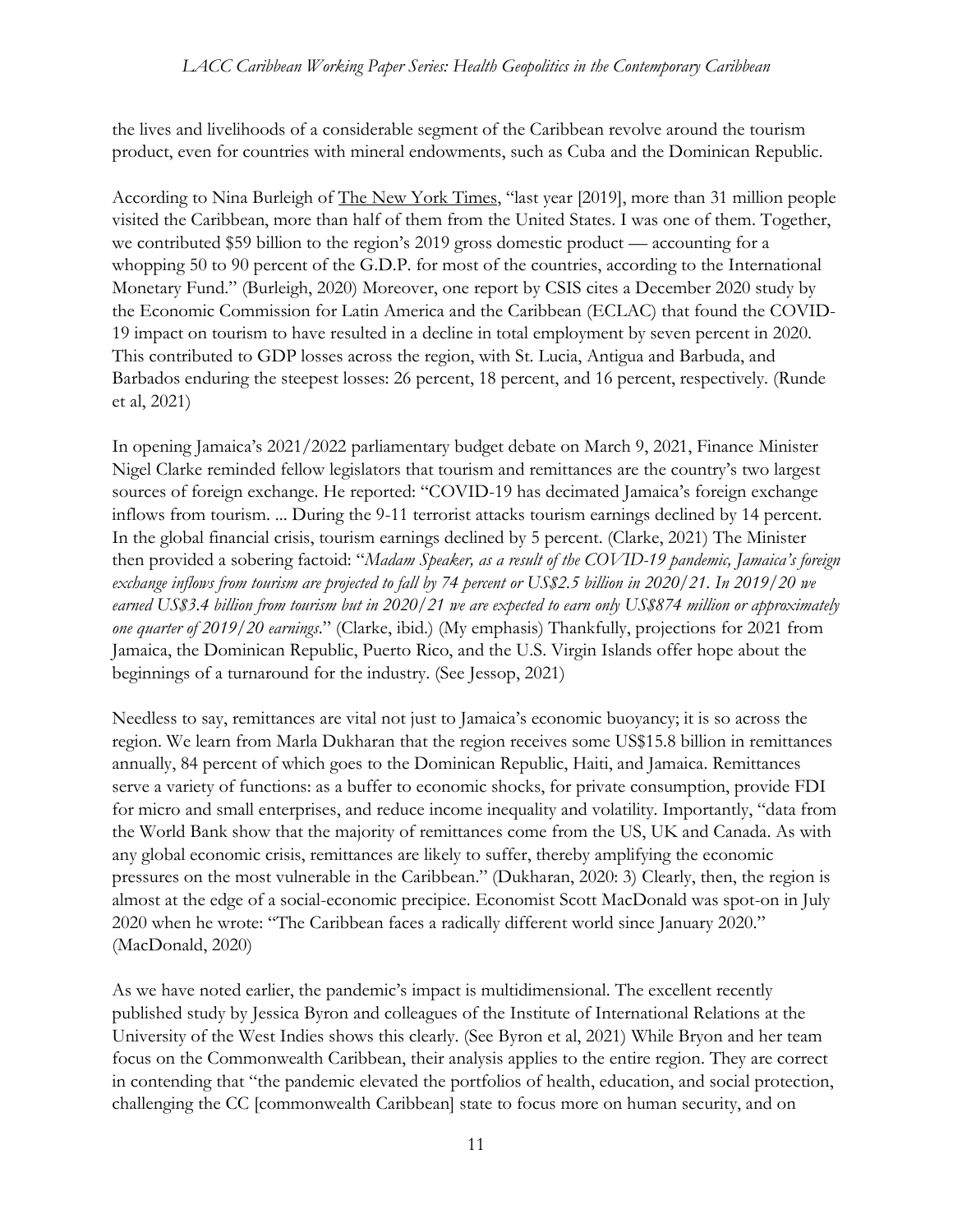transparent communication that engenders citizens' trust. Many states adjusted their practices in the areas of communication, law enforcement and to the extent possible, social protection." (Byron et al, 2021: 109.)

COVID-19 dramatizes the importance of health geopolitics. It also reminds us of the region's multiple vulnerabilities, some of which derive from the region's physical geography. Notable here are hurricanes and volcanoes. Distinguished scholar Andy Knight is one of many analysts who have reminded us that the region has had a long history of natural disasters, including from hurricanes, floods, earthquakes, and volcanic eruptions. Hurricanes lead the way in death and destruction. Knight cites a 2017 IMF study that indicates that over six-and-half decades, hurricanes have cost Caribbean nations about 5.7 percent of their annual GDP. The vagaries of climate change, especially the continual warming of temperatures, most likely will boost the intensity of hurricanes, thereby increasing the death and destruction in the region. (Knight, 2019: 411) Hurricanes and vulnerability to them clearly are permanent features of the region's geography. It is hoped that Mother Earth will offer the region a reprieve from severe hurricanes this year and the next few seasons, to enable it to recover economically, socially, and psychologically without extra severe stress related to hurricanes. (Sadly, this hope stands to be dashed if the 2021 hurricane forecast—of an above-average season, with 17 named storms, eight being hurricanes and four becoming major (Cat 3 of higher) storms holds. See Harris, 2021)

The hope for hurricane reprieve assumes greater significance in light of contemporary developments in the Eastern Caribbean. The La Soufrière volcano in St. Vincent and the Grenadines, which had begun to show signs of renewed activity in late December 2020, erupted on April 9 and had explosions and lava flows several days afterwards. The last eruption was in 1979. Then, debris was hurled thousands of feet into the air, with ash reaching Barbados, which is 110 miles east of St. Vincent. Thankfully, there were no fatalities because of the swift evacuation of residents close to the volcano to other parts of the island. The same was done this time, although St. Lucia, Barbados, and Grenada offered to host individuals and families. (Cooke and Lopez, 2021) As in 1979, there have been no fatalities this time. The eruption in St. Vincent and the Grenadines should serve as a reminder that the Caribbean Sea is dotted with volcanoes. The Eastern Caribbean alone has 19 active (likely to erupt again) volcanoes, 17 of them on 11 of the islands, with the remaining two being underwater near Grenada. One of the two, called Kick 'Em Jenny, has been active in recent years (Associated Press, 2020) As well, the Dominican Republic has three volcanoes and Haiti two of them. 9

<sup>9</sup> For examination of the volcanoes in the region, see [Volcanoes of the Caribbean: facts & information /](https://www.volcanodiscovery.com/carribean.html)  [VolcanoDiscovery.](https://www.volcanodiscovery.com/carribean.html) Accessed on April 10, 2021. Reflective of global connectivity, ash and gas from La Soufrière floated not just to Barbados, but fully across the Atlantic Ocean, reaching Spain 3,930 miles away within a week, with sulphur dioxide emissions reaching India on April 16. (See Lillo, 2021; and Sangomla, 2021). For interesting educational videos about the region's only underwater volcano, see [\(15\) Kick n Jenny](https://www.youtube.com/watch?v=tqK9P6Dp7Jg)  [warnings 15 06 20 -](https://www.youtube.com/watch?v=tqK9P6Dp7Jg) YouTube and [\(15\) IN DEPTH ON KICK EM JENNY -](https://www.youtube.com/watch?v=YMDKEZGZhZM) YouTube. Accessed on April 17, 2021.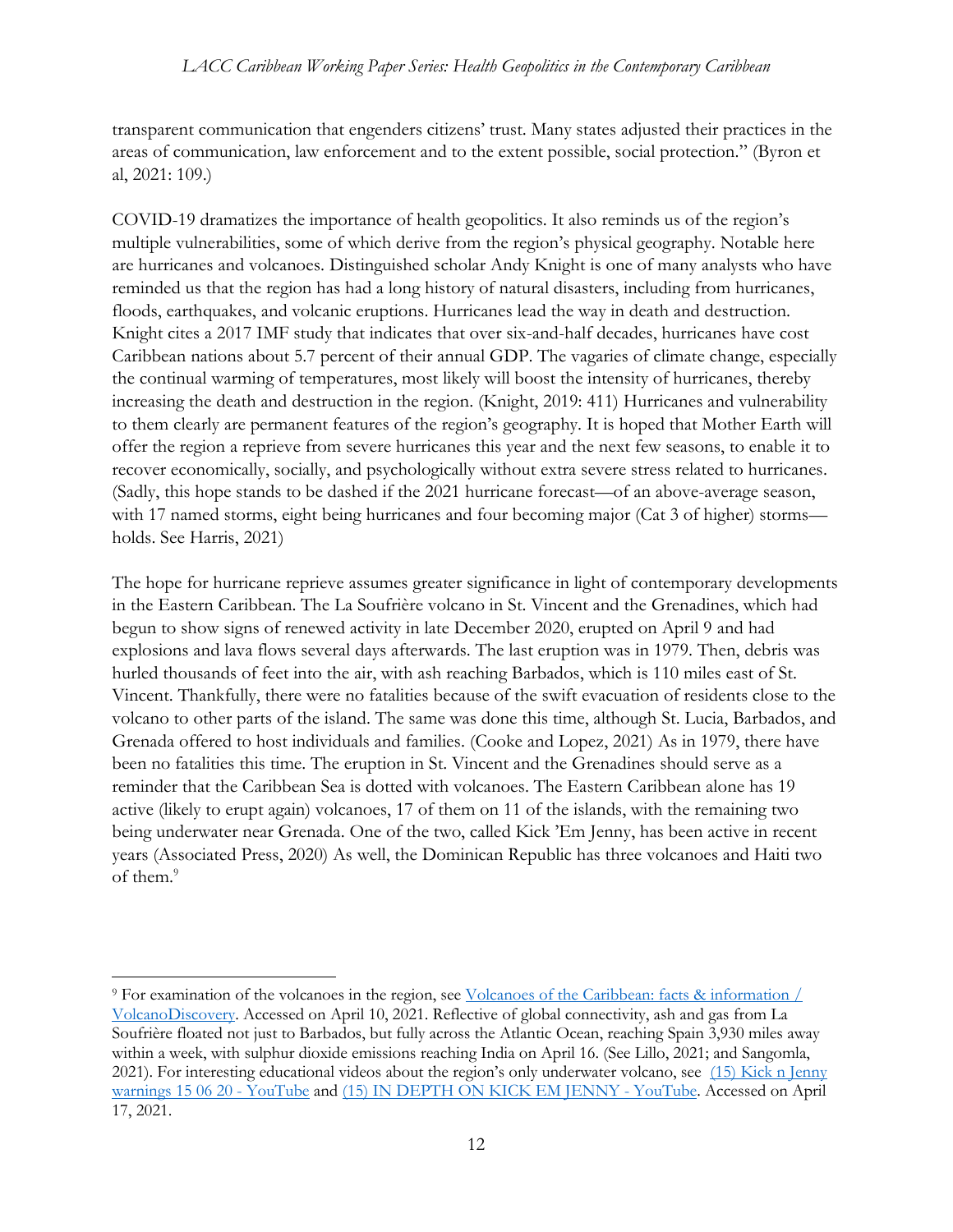## **C. Geopolitics and Pandemic Diplomacy**

It should surprise no one that health geopolitics related to COVID-19 manifests—and will continue to manifest—both competition and cooperation moves, in relation to medical supplies, testing, research, vaccines, technical personnel, and financial stabilization funds, among other things. Response support, perhaps, allows the greatest manifestation of geopolitical competition and leveraging of pandemic support for non-pandemic geopolitical benefits. It is reasonable to ponder whether pandemic assistance provided by global-level actors, such as the United States, Russia, China, India, and Britain, is essentially humanitarian aid. Or, is it reflective of soft power geopolitical—considerations? My analysis suggests that the two are not mutually exclusive; both generally are involved, even by small but influential actors, such as Cuba.

Besides, the Caribbean pivot space is an arena for great power geopolitical positioning, aiming to solidify friendships or win new ones, win the hearts and minds of people there, and garner diplomatic support as donor states pursue national interests unrelated to the region. For instance, less than six months into the pandemic, Russia had given pandemic aid to 46 countries around the world, including the United States. (See Zykov, 2020; and Troianovski, 2020) Within the same timeframe China had offered Latin American and Caribbean countries US\$ 1 billion in loans to enable them to battle the pandemic, and since then China has extended bilateral assistance to several countries in the region, sometimes diplomatically acknowledging the competition with its global rivals. (See Suarez, 2020; Song, 2020; Dube and Magalhaes, 2021; Maynes, 2020; and News Americas, 2021) Health geopolitics has been at work with China, Russia, and India selectively donating their COVID-19 vaccines in order to bolster their influence. One Sky News analysis found that 47 countries plus the African Union, which represents 55 countries, have made or have been offered vaccine deals with India, China, and Russia. (Sky News, 2021). (Also, see Charles, 2021a, 2021b; Guyana Chronicle, 2021a; and Choudhury, 2021) The United States also has been accused of selectivity with COVID-19 vaccines. (See Weiland and Robbins, 2021)

India has made bold pandemic diplomacy moves.<sup>10</sup> It established a "Vaccine Friendship" program intending to distribute vaccines free of cost and on a discount basis to 49 countries in Africa, Latin America and the Caribbean, and Asia. Up to February 2021 it had distributed 22.9 million doses under the program. India donated 500,000 doses of AstraZeneca vaccine to CARICOM, calling it "a tangible expression of goodwill in this challenging time." Barbados received 100,000 of the vaccines, 1,500 of which it gave to Guyana, 2,000 to Trinidad and Tobago, 1,000 to St Lucia, 500 to Grenada, and 1,000 to Belize. As well, India has given 70,000 vaccines to Dominica, which, in turn, extend its generosity to other Eastern Caribbean countries by giving 2,000 to St Lucia, 5,000 to Antigua and Barbuda, 5,000 to St Vincent and the Grenadines, 2,000 to St Kitts and Nevis, and 500 to Grenada. The Dominican Republic also benefited from India's pandemic diplomacy with 30,000 doses, and

<sup>&</sup>lt;sup>10</sup> They were forced to halt their pandemic diplomacy pursuits because of a crisis at home. On April 21, they eclipsed the previous world single-day recorded 300,669 cases, set by the United States on January 8, registering 312,731 new infections in a 24-hour period. They also are facing drugs and oxygen shortages. See Bengali, 2021.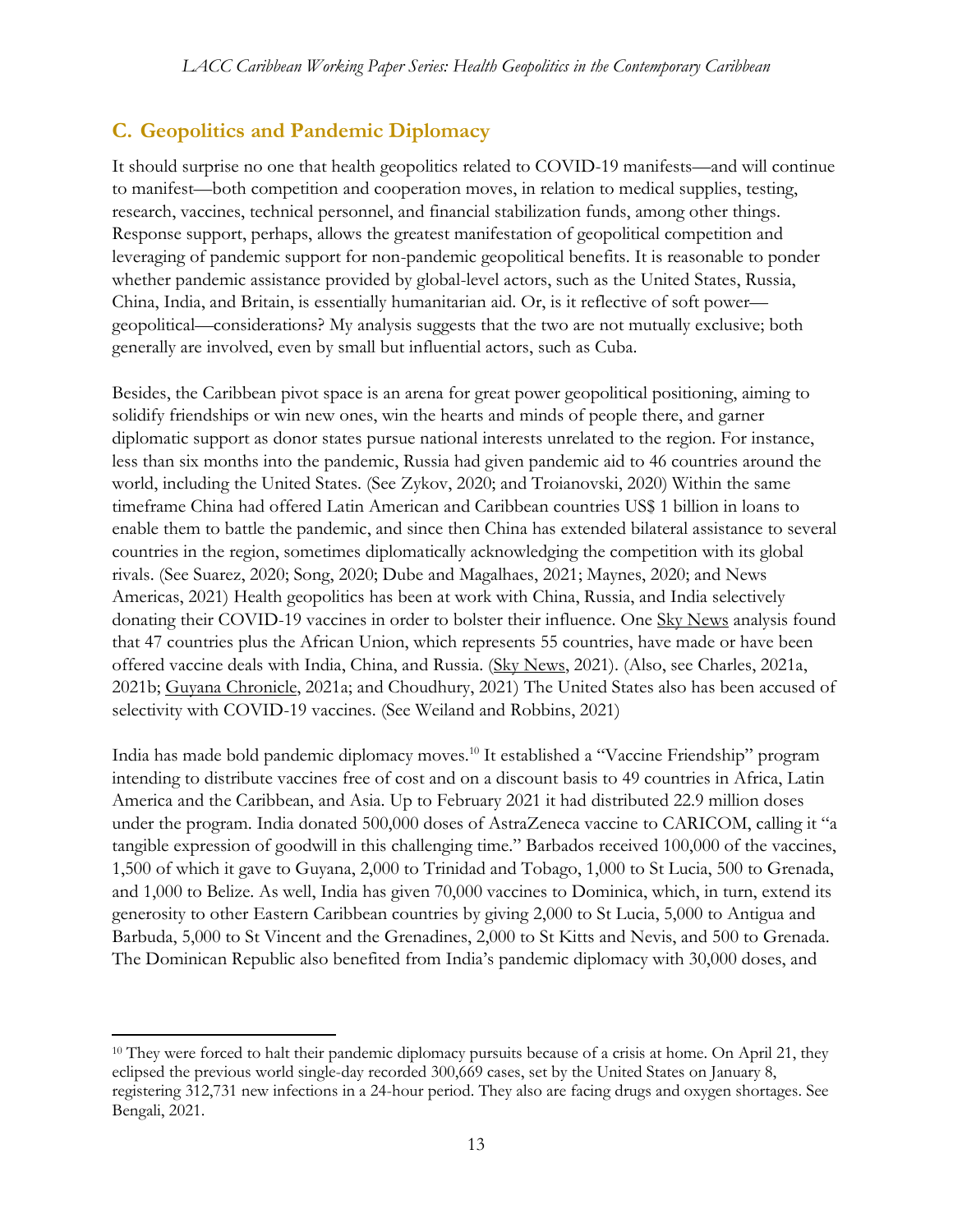Guyana received 80,000 doses, which were delivered in March.<sup>11</sup> (Wyss, 2021; Fraser, 2021; and Stabroek News, 2021.)

The United States has provided the region a wide range of pandemic support, both bilaterally and multilaterally, through WHO, PAHO, and other agencies. For instance, the United States is the single largest contributor to the UN-backed COVAX (COVID-19 Vaccines Global Access).<sup>12</sup> Yet, there was a sense during 2020 into mid-2021 that the United States was lagging behind China and India in its vaccine donations to the region, losing its hegemonic edge in this aspect of health geopolitical competition. This prompted calls—from both with the Caribbean and the United States—for the United States to exercise bold leadership in this area, especially in light of the loan deal with Mexico and Canada in March 2021, to send them 4 million doses of AstraZeneca vaccines. (See Mason, 2021; St. Kitts Nevis Observer, 2021; Farnsworth, 2021; and Mowla, 2021.) Nevertheless, the virtual meeting on April 21, 2021, of U.S. Secretary of State Antony Blinken and the Foreign Ministers of CARICOM set the stage for enhanced vaccine and other pandemic assistance, among other things. (See News Source, 2021; and Courtenay, 2021) The positive upside occurred a few months later, in August, when as part of its Global Vaccine Sharing initiative, the United States announced its donation of 5.5 million doses of Pfizer vaccines along with ancillary kits to the 15 members of CARICOM. (See U.S. Department of State, 2021; Coto, 2021; and White House, 2021)

The public health, economic, and other capability limitations of Caribbean states necessitate reliance on external assistance—from state actors; international governmental institutions, such as the WHO, the World Bank, PAHO, and the IDB; and international non-governmental organizations, such as the International Red Cross, Direct Relief, and Doctors Without Borders. As well, the virus's mode of transmission and its inherent globalization feature make it necessary for Caribbean states to seek international support. As might be expected, Britain, France, Canada, and the European Union have been major donors to the region, both bilaterally and through multilateral agencies such as WHO and PAHO, with humanitarianism and geopolitics featuring. (See The Star, 2021; European Commission, 2020a, 2020b; The Jamaican Gleaner, 2020a; IDB, 2020; World Bank, 2020; and PAHO, 2020) Up to late April 2021, Caribbean countries also had received some 350,000 vaccines through the COVAX facility, with the following distribution: Jamaica, 14,400 doses; Barbados, 33,600 doses; Trinidad and Tobago, 33,600 doses; the Bahamas, 33,600 doses; Guyana, 24,000 doses; the Dominican Republic, 91,200 doses; Dominica, 28,800 doses; Belize, 33,600 doses; Suriname, 24,000; St. Vincent/Grenadines, 24,000 doses; and Bermuda, 9,600. (Palma, 2021) In early

<sup>11</sup> Guyana also received a delivery of 25,000 Sputnik vaccines in early April, the first batch of 200,000 doses arranged through the United Arab Emirates, at a cost of US\$4 million. (See Guyana Chronicle, 2021b) The Atlantic Council provides useful interactive maps that track the percentage of the populations of Latin American and Caribbean countries covered by vaccine agreements, and the number of doses acquired by countries, with indication of the suppliers involved, among other things. The maps are updated on a biweekly basis. See [COVID-19 vaccine tracker: Latin America and the Caribbean -](https://www.atlanticcouncil.org/in-depth-research-reports/covid-19-vaccine-tracker-latin-america-and-the-caribbean/) Atlantic Council. Accessed on April 19, 2021.

<sup>12</sup>For details of U.S. assistance, see [U.S. helps Caribbean countries fight COVID-19 | ShareAmerica;](https://share.america.gov/u-s-helps-caribbean-countries-fight-covid-19/) [SOUTHCOM COVID-19 Humanitarian Assistance Projects;](https://www.southcom.mil/Media/Special-Coverage/SOUTHCOM-COVID-19-Humanitarian-Assistance-Projects/) Congressional Research Service, 2021; and [Latin America and the Caribbean: Impact of COVID-19 \(fas.org\).](https://fas.org/sgp/crs/row/IF11581.pdf)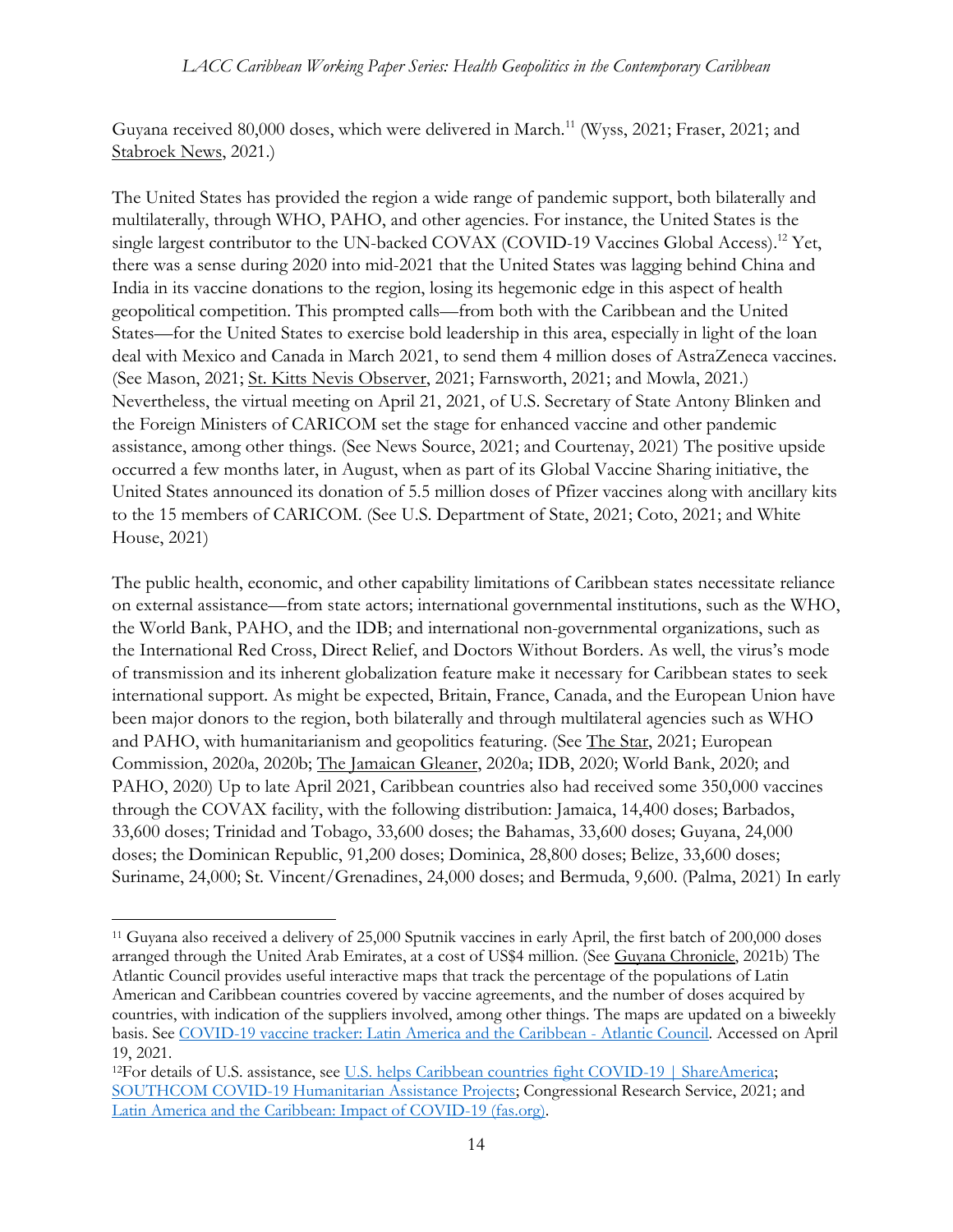May 2021, Jamaica's minister of health and wellness Christopher Tufton observed that COVAX has only been able to deliver one-fifth of what was promised and expected to some 100 countries, and he lamented that "Jamaica's allotment from COVAX so far is approximately 69,000 doses, well below the two hundred and fifty doses promised by now. COVAX has been unable to fulfil its commitments as a direct result of wealthier countries' actions, including export bans on vaccines and raw materials, which have effectively undermined the facility." (Tufton, 2021)

Caribbean states are not only recipients of pandemic aid and objects of geopolitical positioning, though. As noted above, a few of them also have been donors within the Caribbean family. Furthermore, one of them—Cuba—has been practicing pandemic diplomacy at the global level, punching above its weight on the global pandemic stage. It is the only Caribbean nation able to produce COVID-19 vaccines, and one of only two in the entire Latin America and the Caribbean to do so, the other being Brazil. They are developing five vaccines: Soberana 1, Soberana 2, and Soberana Plus, produced by the Finlay Vaccine Institute, and Mambisa and Abdala, produced by the Center for Genetic Engineering and Biotechnology. (See Marsh and Zodzi, 2020; Hosek, 2021; Ballard, 2020; Grant, 2021; Faiola and Herrero, 2021; Saney, 2021; and Yaffe, 2021)

Moreover, in October 2020, Cuba's Henry Reeve International Medical Brigade against Disasters and Serious Epidemics was nominated for the 2021 Nobel Peace Prize. Since the pandemic was declared, Cuba has deployed almost 4,000 medical personnel in at least 39 countries across the world, despite United States sanctions complicating life for both Cuba and some recipient countries. Jamaica, Barbados, Belize, Antigua and Barbuda, St. Vincent and the Grenadines, Haiti, St. Lucia, Suriname, Grenada, Dominica, and St. Kitts and Nevis are the Caribbean beneficiaries. (TeleSUR, 2020; Whitney, 2020; and Saney, 2021) Additionally, Cuba is enabling Venezuela to enter the global pandemic diplomacy stage by allowing them to produce its vaccines. On April 8, 2021, Venezuelan Vice President Delcy Rodriguez confirmed that the vaccine named Abadala will be produced by the Socialist Enterprise for the Production of Biological Medicines for use within and beyond Venezuela. She explained: "Cuba will hand over the patent to Venezuela. We will produce the vaccine for our people and the countries of the Bolivarian Alliance for the Peoples of Our America (ALBA)." <sup>13</sup> (TeleSUR, 2021) In late April 2021 Argentina began talks with Cuba to produce their Soberana vaccine. (Merco Press, 2021)

For all its progress in dealing with the pandemic, Cuba experienced a significant domestic backlash, which affected its global pandemic diplomacy. As we noted above, Cuba's dealings with the pandemic was exceptional during 2020. However, the economic contraction, tough pandemic control measures, shortages of basic commodities, rising prices, and power shortages combined to lead to growing popular discontent, which erupted in mass protests across the island in July 2021. Particularly embarrassing to the government was the fact that scores of medical doctors and other health workers voiced their own discontent with the conditions under which they were obliged to work and the chronic shortage of supplies. However, contrary to the hopes and expectations of

<sup>13</sup> ALBA, an initiative of the late President Hugo Chávez, was established in 2004 with Venezuela and Cuba as founding members. The current members are Bolivia, Nicaragua, Dominica, Ecuador, Antigua and Barbuda, St. Vincent and the Grenadines, St. Lucia, Grenada, and St. Kitts and Nevis.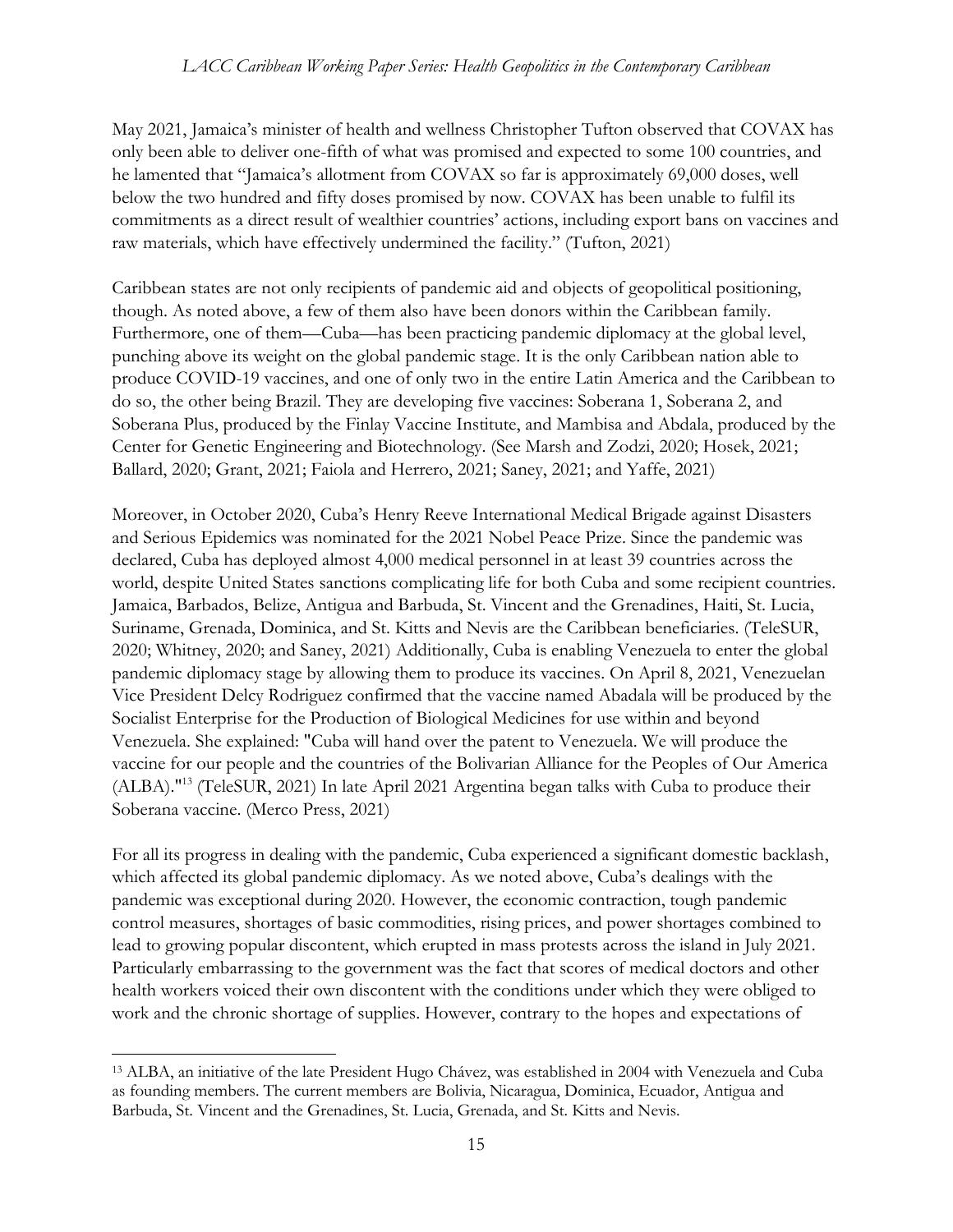some local and foreign activists and analysts, the protests were not sustained and significant enough to threaten the country's internal security and governance. However, the authorities were forced to recall some of the medical brigades from postings abroad to fill some of the local deficits. (See Morris, 2021; and Oppmann, 2021)

## **III. Conclusion**

In discussing the geopolitics of disease, distinguished political geographer Alan Ingram offers the supportable proposition that "contemporary strategic concerns about disease proceeds on two levels: its potential role in directly altering military balances and precipitating conflicts, and its longer term indirect role in undermining the social, economic and political fabric of societies, exacerbating existing problems and creating conditions where instability becomes more likely." (Ingram, 2005: 530) In terms of the Caribbean, our examination of the nature and impact of the COVID-19 pandemic does not suggest any cause for concern in relation to the first level of concern. Clearly, though, the second level of concern is relevant at this time. The above discussion clearly suggests that economic and social undermining is already part of the consequence matrix of the pandemic's grip on the region.

Evidently, the dawn of the Age of COVID-19 has added to the region's geo-political complexity, accentuating the importance of health geopolitics. The pandemic has, undoubtedly, been testing the political and diplomatic adroitness of leaders in navigating the turbulent geopolitical high seas where the United States, China, Russia, and India have been aiming to enhance their geopolitical market share using COVID-19 vaccine and other pandemic aid both for humanitarianism and for geopolitical gains. Beyond this, I endorse the view of Jessica Byron and her colleagues: "The CC (Commonwealth Caribbean) is part of a larger Caribbean space, strongly attached to the geopolitical and geo-economic poles of the Americas. Its experience of the pandemic has been influenced by its location and developments in the surrounding geopolitical space. COVID-19 has highlighted the risks inherent in the region's manner of integration into the global economy ..." (Byron et al, 2021: 100) Finally, although Caribbean leaders have been lauded for their skillful vaccine diplomacy (see Hoffman, 2021), we can anticipate delicate horizons ahead as the region shares the vicissitudes of the Age of COVID-19 with the rest of the global commons.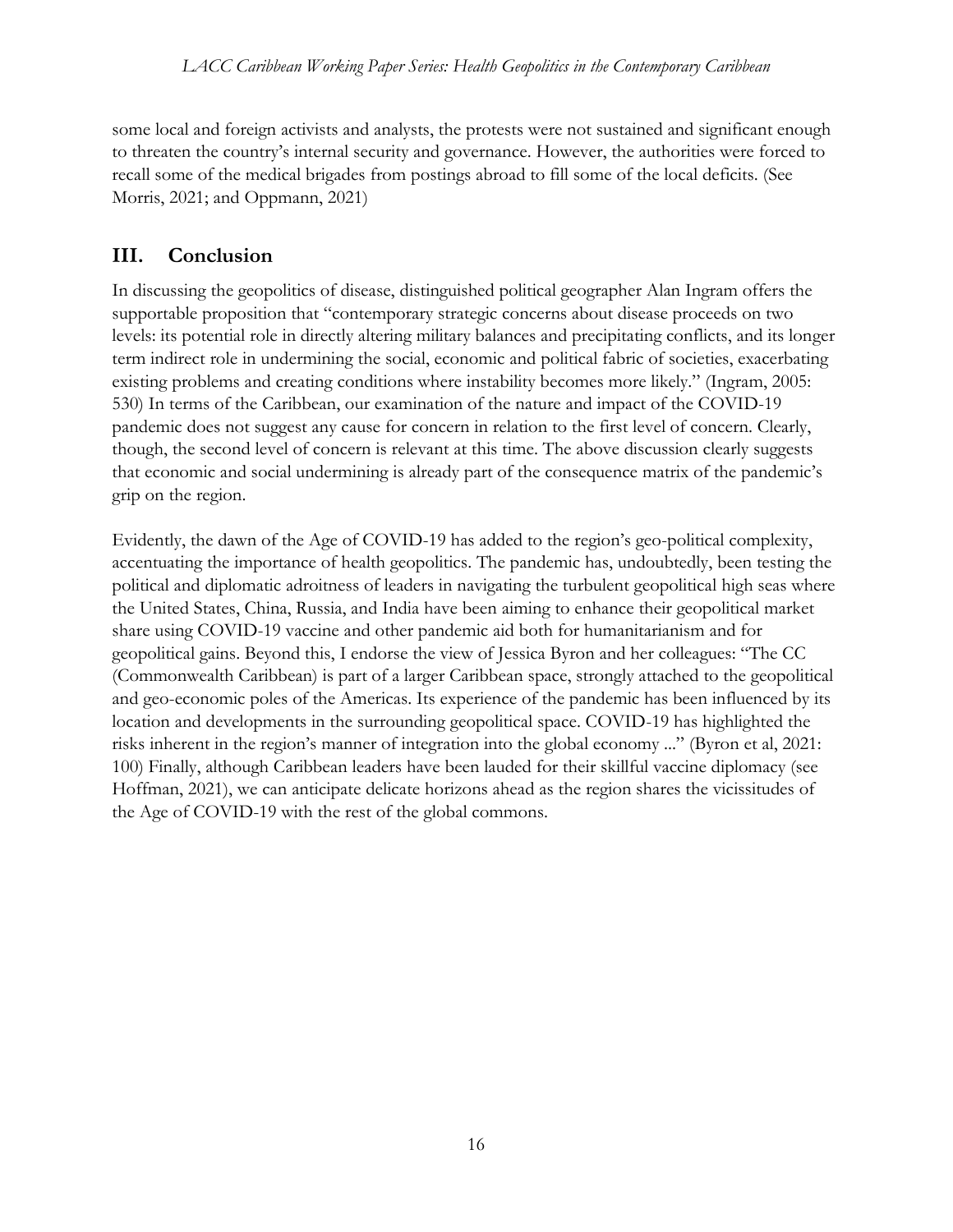## **List of References**

Andrus, Kim, and Evans-Gilbert, Tracy et al. 2020. "Perspectives on Battling COVID-19 in Countries of Latin America and the Caribbean," Am. J. Trop. Med. Hyg. 103(2), pp. 593–596, available at [https://www.ajtmh.org/downloadpdf/journals/tpmd/103/2/article-p593.pdf.](https://www.ajtmh.org/downloadpdf/journals/tpmd/103/2/article-p593.pdf) Accessed on April 5, 2021.

Associated Press. 2020. "Caribbean volcanoes rumble to life as scientists study activity not seen in years," The Guardian, December 31, available at [Caribbean volcanoes rumble to life as scientists](https://amp.theguardian.com/world/2020/dec/30/eastern-caribbean-volcanoes-la-soufriere)  [study activity not seen in years | Volcanoes | The Guardian.](https://amp.theguardian.com/world/2020/dec/30/eastern-caribbean-volcanoes-la-soufriere) Accessed on March 14, 2021.

Ballard, Barclay. 2020. "How Cuba's doctors are helping the world fight COVID-19," EUROPEANCEO, July 13, available at [https://www.europeanceo.com/home/featured/how](https://www.europeanceo.com/home/featured/how-cubas-doctors-are-helping-the-world-fight-covid-19/)[cubas-doctors-are-helping-the-world-fight-covid-19/.](https://www.europeanceo.com/home/featured/how-cubas-doctors-are-helping-the-world-fight-covid-19/) Accessed on March 20, 2021.

Bengali, Shashank. 2021. "India sets a new global record for daily infections," The New York Times, April 22, available at [India Sets Covid-19 Daily Case Record -](https://www.nytimes.com/2021/04/22/world/india-coronavirus-record.html?campaign_id=60&emc=edit_na_20210422&instance_id=0&nl=breaking-news&ref=cta®i_id=97605394&segment_id=56067&user_id=4496efdea6279de72197ea4ca4333a97) The New York Times (nytimes.com). Accessed on April 22, 2021.

Borgen Magazine. 2020. "Cuban Doctors Join Global Fight Against COVID-19," October 18, available at [https://www.borgenmagazine.com/cuban-doctors-covid-19-globally/.](https://www.borgenmagazine.com/cuban-doctors-covid-19-globally/) Accessed on March 20, 2021.

Bosley, Sarah, Devlin, Hannah and Belam, Martin. 2020. "What is COVID-19," The Guardian, March 25, available at [https://www.theguardian.com/world/2020/feb/27/what-is-covid-19.](https://www.theguardian.com/world/2020/feb/27/what-is-covid-19) First accessed on April 2, 2021. Accessed on March 14, 2021.

Byron, Jessica, Laguardia Martinez, Jacqueline, Montoute, Annita Montoute, and Niles, Keron. 2021. "Impacts of COVID-19 in the Commonwealth Caribbean: key lessons," The Round Table, 110:1, 99-119, available at [https://www.tandfonline.com/doi/full/10.1080/00358533.2021.1875694.](https://www.tandfonline.com/doi/full/10.1080/00358533.2021.1875694) Accessed on February 20, 2021.

Brzeziński, Zbrigniew. 1997. The Grand Chessboard: American Primacy and its Geostrategic Imperatives. New York: Basic Books.

Burleigh, Nina. 2020. "The Caribbean Dilemma," The New York Times, August 4, available at [https://www.nytimes.com/2020/08/04/travel/coronavirus-caribbean-vacations.html?auth=linked](https://www.nytimes.com/2020/08/04/travel/coronavirus-caribbean-vacations.html?auth=linked-google1tap)[google1tap.](https://www.nytimes.com/2020/08/04/travel/coronavirus-caribbean-vacations.html?auth=linked-google1tap) Accessed on March 20, 2021.

CAREST. 2021a. "Covid-19 in the Caribbean: Situation update, as of 25th March 2021," available at Covid-19 in the Caribbean – [Carest Network \(carest-network.org\).](https://carest-network.org/?p=4197&lang=en) Accessed on March 30, 2021.

-----------. 2021b. "Covid-19 in the Caribbean: Situation update, as of 21st May 2021," available at Covid-19 in the Caribbean – Carest Network (carest-network.org). Accessed on June 30, 2021.

Chappell, Kate. 2021. "Pandemic Accentuates Need for Caribbean Countries to Improve Food and Nutrition Security," Inter Press Service, April 2, available at [Pandemic Accentuates Need for](https://www.ipsnews.net/2021/04/pandemic-accentuates-need-caribbean-countries-improve-food-nutrition-security/)  [Caribbean Countries to Improve Food and Nutrition Security | Inter Press Service \(ipsnews.net\).](https://www.ipsnews.net/2021/04/pandemic-accentuates-need-caribbean-countries-improve-food-nutrition-security/) Accessed April 5, 2021.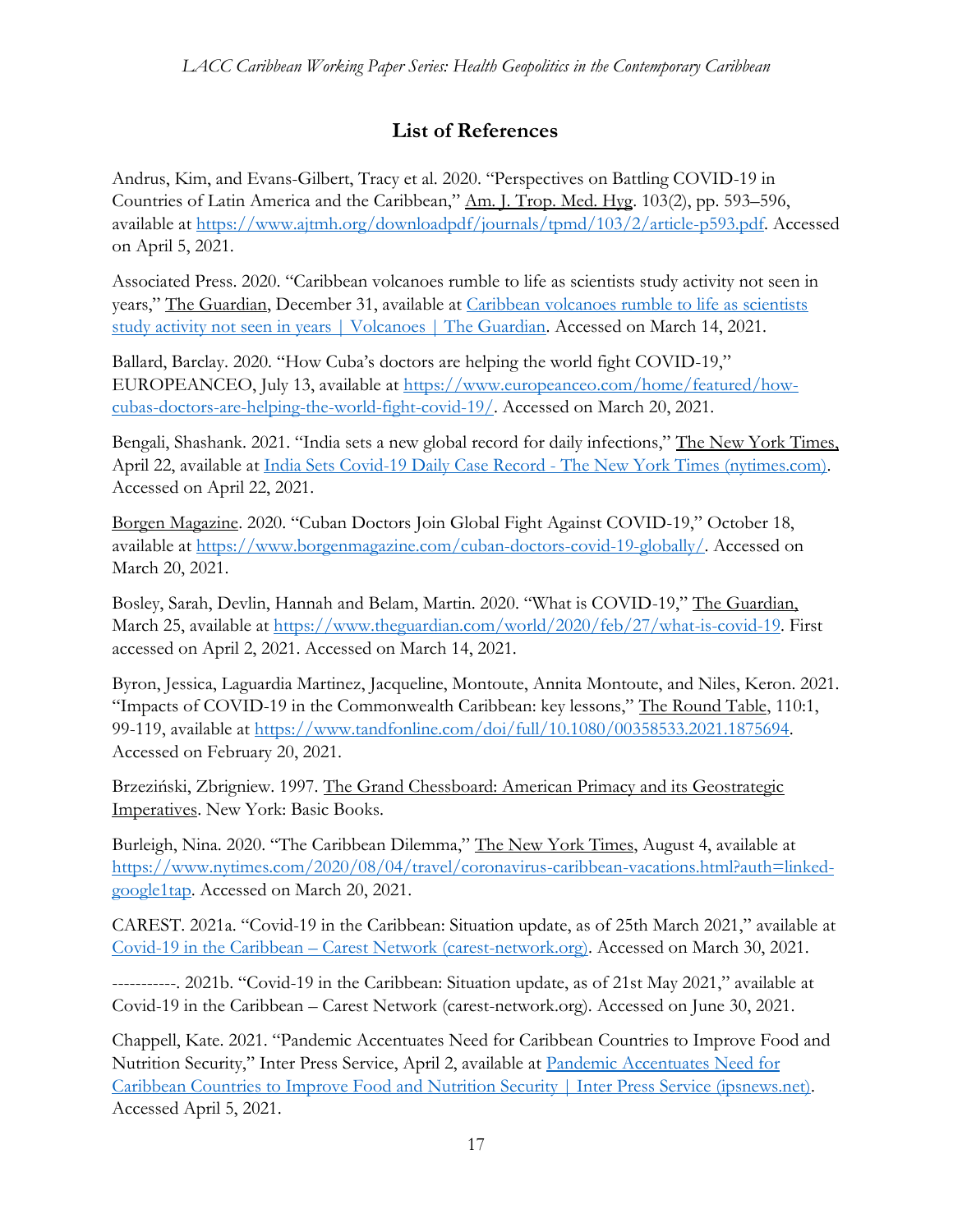Charles, Jacqueline. 2021a. "These tiny Caribbean islands got the COVID-19 vaccine thanks to their 'mother countries'," The Miami Herald, January 8, available at [https://www.miamiherald.com/article248354030.html.](https://www.miamiherald.com/article248354030.html) Accessed on March 12, 2021.

------------. 2021b. "Some Caribbean, Latin American nations are finally getting COVID vaccines, thanks to India," The Miami Herald, February 19, available at [https://www.miamiherald.com/news/nation-world/world/americas/article249351155.html.](https://www.miamiherald.com/news/nation-world/world/americas/article249351155.html) Accessed on February 12, 2021.

Choudhury, Saheli Roy. 2021. "How Covid-19 vaccines can shape China and India's global influence," CNBC, January 28, available at [https://www.cnbc.com/2021/01/29/how-covid-19](https://www.cnbc.com/2021/01/29/how-covid-19-vaccines-can-shape-china-and-indias-global-influence.html) [vaccines-can-shape-china-and-indias-global-influence.html.](https://www.cnbc.com/2021/01/29/how-covid-19-vaccines-can-shape-china-and-indias-global-influence.html) Accessed on March 20, 2021.

Clarke, Hon. Nigel. 2021. "Preparing Jamaica to recover stronger: Opening of the 2021/2022 Budget Debate, March 9," available at [https://jis.gov.jm/media/2021/03/MOF-Opening-Budget-](https://jis.gov.jm/media/2021/03/MOF-Opening-Budget-Debate-2021-22-with-cover-17.03.21.pdf)[Debate-2021-22-with-cover-17.03.21.pdf.](https://jis.gov.jm/media/2021/03/MOF-Opening-Budget-Debate-2021-22-with-cover-17.03.21.pdf) Accessed on March 20, 2021.

Congressional Research Service. 2020. Iran Sanctions. November 18, available at [https://fas.org/sgp/crs/mideast/RS20871.pdf.](https://fas.org/sgp/crs/mideast/RS20871.pdf) First accessed on March 29, 2021.

------------. 2021. "U.S. Foreign Assistance to Latin America and the Caribbean: FY2021Appropriations," January 7, available at [https://fas.org/sgp/crs/row/R46514.pdf.](https://fas.org/sgp/crs/row/R46514.pdf) Accessed on March 29, 2021.

Cooke, Ernesto and Lopez, Oscar. 2021. "Volcano Erupts in Southern Caribbean," The New York Times, April 9, available at [Volcano Erupts in Southern Caribbean -](https://www.nytimes.com/2021/04/09/world/americas/volcano-St-Vincent-eruption-caribbean.html?campaign_id=60&emc=edit_na_20210409&instance_id=0&nl=breaking-news&ref=cta®i_id=97605394&segment_id=55278&user_id=4496efdea6279de72197ea4ca4333a97) The New York Times [\(nytimes.com\).](https://www.nytimes.com/2021/04/09/world/americas/volcano-St-Vincent-eruption-caribbean.html?campaign_id=60&emc=edit_na_20210409&instance_id=0&nl=breaking-news&ref=cta®i_id=97605394&segment_id=55278&user_id=4496efdea6279de72197ea4ca4333a97) Accessed on April 9, 2021.

Courtenay, Hon. Eamon. 2021. "Remarks by Hon. Eamon Courtenay, Minister of Foreign Affairs, foreign Trade and Immigration of Belize and Chairman of the Council for Foreign and Community Relations to the CARICOM-US VIRTUAL Roundtable, 21 April 2021," available at [Remarks by](https://caricom.org/remarks-by-hon-eamon-courtenay-minister-of-foreign-affairs-foreign-trade-and-immigration-of-belize-and-chairman-of-the-council-for-foreign-and-community-relations-to-the-caricom-us-virtual-roundtabl/)  [Hon Eamon Courtenay, Minister of Foreign Affairs, Foreign Trade and Immigration of Belize and](https://caricom.org/remarks-by-hon-eamon-courtenay-minister-of-foreign-affairs-foreign-trade-and-immigration-of-belize-and-chairman-of-the-council-for-foreign-and-community-relations-to-the-caricom-us-virtual-roundtabl/)  [Chairman of the Council for Foreign and Community Relations to the CARICOM-US virtual](https://caricom.org/remarks-by-hon-eamon-courtenay-minister-of-foreign-affairs-foreign-trade-and-immigration-of-belize-and-chairman-of-the-council-for-foreign-and-community-relations-to-the-caricom-us-virtual-roundtabl/)  [Roundtable, 21 April 2021 -](https://caricom.org/remarks-by-hon-eamon-courtenay-minister-of-foreign-affairs-foreign-trade-and-immigration-of-belize-and-chairman-of-the-council-for-foreign-and-community-relations-to-the-caricom-us-virtual-roundtabl/) CARICOM. Accessed on April 23, 2021.

Daily Observer (Antigua). 2021. "A 65.5 percent drop in arrivals in 2020 – The Caribbean tourism performance report," March 15, available at [https://antiguaobserver.com/a-65-5-percent-drop-in](https://antiguaobserver.com/a-65-5-percent-drop-in-arrivals-in-2020-the-caribbean-tourism-performance-report/)[arrivals-in-2020-the-caribbean-tourism-performance-report/.](https://antiguaobserver.com/a-65-5-percent-drop-in-arrivals-in-2020-the-caribbean-tourism-performance-report/) Accessed on March 20, 2021.

Davidson, Vernon. 2020. "WHO, US Gov't praise Jamaica's COVID-19 response," Jamaica Observer, March 18, available at [WHO, US Gov't praise Jamaica's COVID-19 response](https://amp.jamaicaobserver.com/news/who-us-gov-t-praise-jamaica-s-covid-19-response_189863?profile=1606)  [\(jamaicaobserver.com\).](https://amp.jamaicaobserver.com/news/who-us-gov-t-praise-jamaica-s-covid-19-response_189863?profile=1606) Accessed on April 4, 2021.

Dube, Ryan and Magalhaes, Luciana. 2021. "For Covid-19 Vaccines, Latin America Turns to China and Russia; Western-made shots are scarce, and Beijing and Moscow are stepping in to fill the vacuum," The Wall Street Journal, February 24, available at [https://www.wsj.com/articles/for](https://www.wsj.com/articles/for-covid-19-vaccines-latin-america-turns-to-china-and-russia-11614186599)[covid-19-vaccines-latin-america-turns-to-china-and-russia-11614186599.](https://www.wsj.com/articles/for-covid-19-vaccines-latin-america-turns-to-china-and-russia-11614186599) Accessed on February 16, 2021.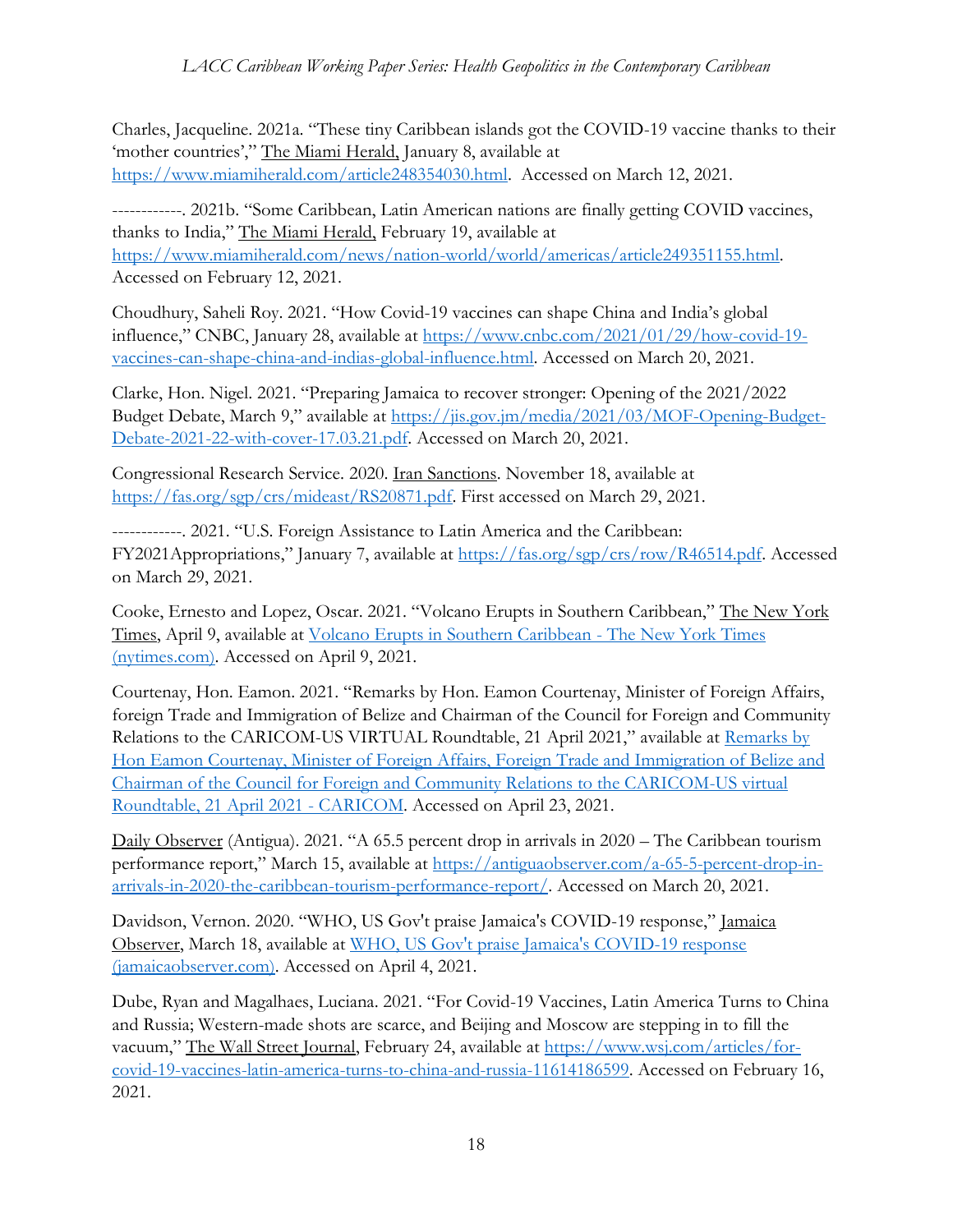Dukharan, Marla. 2020. "COVID-19 Caribbean Economic Impact Report," March 30, available at [https://marladukharan.com/wp-content/uploads/2020/03/MD-COVID19-Caribbean-Economic-](https://marladukharan.com/wp-content/uploads/2020/03/MD-COVID19-Caribbean-Economic-Impacts.pdf)[Impacts.pdf.](https://marladukharan.com/wp-content/uploads/2020/03/MD-COVID19-Caribbean-Economic-Impacts.pdf) Accessed on March 20, 2021.

------------. 2021. "Setting fish pots in a time of COVID-19\* - Is tourism worth the risk right now?," January, available at [https://marladukharan.com/wp-content/uploads/2021/01/2021-01-](https://marladukharan.com/wp-content/uploads/2021/01/2021-01-Caribbean-Monthly-Report.pdf) [Caribbean-Monthly-Report.pdf.](https://marladukharan.com/wp-content/uploads/2021/01/2021-01-Caribbean-Monthly-Report.pdf) Accessed on March 20, 2021.

European Commission. 2020a. "EU supports the Caribbean's fight against COVID-19," April 28, available at [https://ec.europa.eu/international-partnerships/stories/eu-supports-caribbeans-fight](https://ec.europa.eu/international-partnerships/stories/eu-supports-caribbeans-fight-against-covid-19_en)[against-covid-19\\_en.](https://ec.europa.eu/international-partnerships/stories/eu-supports-caribbeans-fight-against-covid-19_en) Accessed on March 20, 2021.

---------------. 2020b. "COVID-19 crisis – European Union provides help to Caribbean ahead of this year's hurricane season," June 9, available at [https://ec.europa.eu/international](https://ec.europa.eu/international-partnerships/stories/covid-19-crisis-european-union-provides-help-caribbean-ahead-years-hurricane-season_en)[partnerships/stories/covid-19-crisis-european-union-provides-help-caribbean-ahead-years](https://ec.europa.eu/international-partnerships/stories/covid-19-crisis-european-union-provides-help-caribbean-ahead-years-hurricane-season_en)[hurricane-season\\_en.](https://ec.europa.eu/international-partnerships/stories/covid-19-crisis-european-union-provides-help-caribbean-ahead-years-hurricane-season_en) Accessed March 20, 2021.

Faiola, Anthony and Herrero, Ana Vanessa. 2021. "Against the odds, Cuba could become a coronavirus vaccine powerhouse," The Washington Post, March 31, available at [Cuba working with](https://www.washingtonpost.com/world/2021/03/29/cuba-coronavirus-vaccine-iran-venezuela/)  [Iran on coronavirus experimental vaccines Abdala and Soberana 2 -](https://www.washingtonpost.com/world/2021/03/29/cuba-coronavirus-vaccine-iran-venezuela/) The Washington Post. Accessed on March 31, 2021.

Farnsworth, Eric. 2021. "Vaccinate the Americas," World Politics Review, April 8, available at [The](https://www.worldpoliticsreview.com/articles/29555/the-key-to-better-u-s-ties-with-latin-america-vaccine-diplomacy)  [Key to Better U.S. Ties With Latin America: Vaccine Diplomacy \(worldpoliticsreview.com\).](https://www.worldpoliticsreview.com/articles/29555/the-key-to-better-u-s-ties-with-latin-america-vaccine-diplomacy) Accessed on April 10, 2021.

Favaro, Avis, St. Phillip, Elizabeth, and Slaughter, Graham. 2020. "Dengue fever is spreading in the Caribbean, and survivors say travelers aren't being warned," CTV News (Canada), February 19, available at [Dengue fever is spreading in the Caribbean, and survivors say travellers aren't being](https://beta.ctvnews.ca/national/health/2020/2/19/1_4819482.html)  [warned \(ctvnews.ca\).](https://beta.ctvnews.ca/national/health/2020/2/19/1_4819482.html) Accessed on April 5, 2021.

Fedrika, Allison. 2021. "The Caribbean: An Overlooked Source of US Power, Geopolitical Futures," March 8, available at [https://geopoliticalfutures.com/the-caribbean-an-overlooked-source-of-us](https://geopoliticalfutures.com/the-caribbean-an-overlooked-source-of-us-power/)[power/.](https://geopoliticalfutures.com/the-caribbean-an-overlooked-source-of-us-power/) Accessed on March 16, 2021.

Feuer, Will. 2021. "WHO says pandemic has caused more 'mass trauma' than WWII," CNBC, March 5, available at [https://www.cnbc.com/amp/2021/03/05/who-says-pandemic-has-caused](https://www.cnbc.com/amp/2021/03/05/who-says-pandemic-has-caused-more-mass-trauma-than-wwii-and-will-last-for-years.html)[more-mass-trauma-than-wwii-and-will-last-for-years.html.](https://www.cnbc.com/amp/2021/03/05/who-says-pandemic-has-caused-more-mass-trauma-than-wwii-and-will-last-for-years.html) Accessed on March 20, 2021.

Flint, Colin. 2017. Introduction to Geopolitics. Third edition. London: Routledge.

Fraser, Narissa. 2021. "India's 500,000 vaccine donation to Caribbean: What we know," Trinidad and Tobago Newsday, February 19, available at [India's 500,000 vaccine donation to Caribbean:](https://newsday.co.tt/2021/02/19/indias-500000-vaccine-donation-to-caribbean-what-we-know/)  [What we know \(newsday.co.tt\)](https://newsday.co.tt/2021/02/19/indias-500000-vaccine-donation-to-caribbean-what-we-know/) Accessed on February 24, 2021.

The Jamaican Gleaner. 2020a. "British government providing funds to assist Caribbean deal with COVID-19," August 27, available at [http://jamaica-](http://jamaica-gleaner.com/article/caribbean/20200827/british-government-providing-funds-assist-caribbean-deal-covid-19)

[gleaner.com/article/caribbean/20200827/british-government-providing-funds-assist-caribbean](http://jamaica-gleaner.com/article/caribbean/20200827/british-government-providing-funds-assist-caribbean-deal-covid-19)[deal-covid-19.](http://jamaica-gleaner.com/article/caribbean/20200827/british-government-providing-funds-assist-caribbean-deal-covid-19) Accessed on February 20, 2021.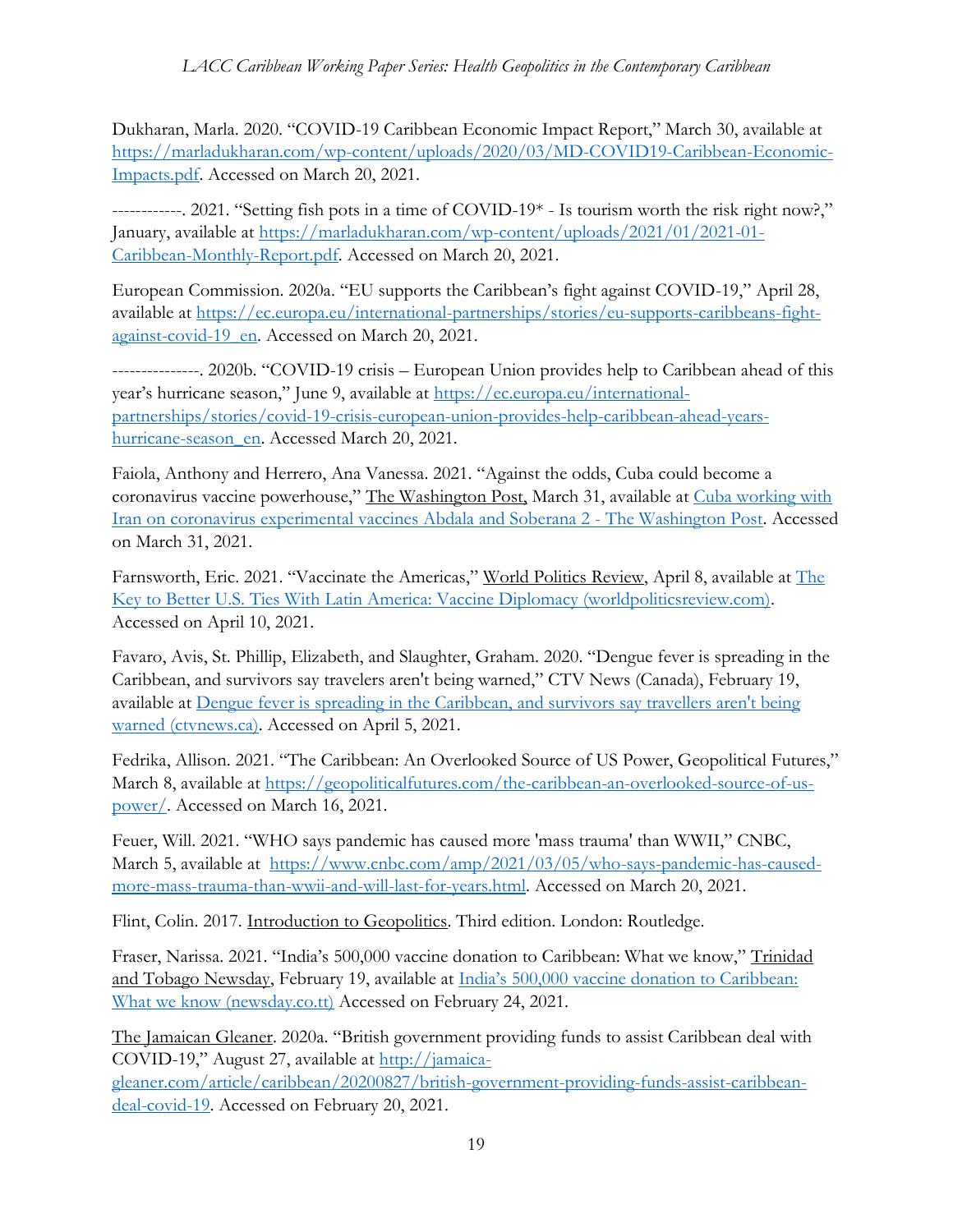------------. 2020b. "[St](http://web5.jamaica-gleaner.com/article/caribbean/20201106/st-lucia-records-nearly-900-cases-dengue-fever) Lucia records nearly 900 cases of dengue fever," November 6, available at  $S_t$ [Lucia records nearly 900 cases of dengue fever | Caribbean | Jamaica Gleaner \(jamaica](http://web5.jamaica-gleaner.com/article/caribbean/20201106/st-lucia-records-nearly-900-cases-dengue-fever)[gleaner.com\).](http://web5.jamaica-gleaner.com/article/caribbean/20201106/st-lucia-records-nearly-900-cases-dengue-fever) Accessed on April 5, 2021.

Graham, Neville. 2020. "Amber enters four more markets with pandemic tech," Jamaica Gleaner, October 30, available at [Amber enters four more markets with pandemic tech | Business | Jamaica](http://jamaica-gleaner.com/article/business/20201030/amber-enters-four-more-markets-pandemic-tech)  [Gleaner \(jamaica-gleaner.com\).](http://jamaica-gleaner.com/article/business/20201030/amber-enters-four-more-markets-pandemic-tech) Accessed on April 5, 2021.

Grant, Will. 2021. "Optimism as Cuba set to test its own Covid vaccine," BBC News, February 16, available at [https://www.bbc.com/news/world-latin-america-56069577.](https://www.bbc.com/news/world-latin-america-56069577) Accessed on March 20, 2021.

Griffith, Ivelaw Lloyd. 1993. The Quest for Security in the Caribbean: Problems and Promises in Subordinate States. Armonk, NY: M.E. Sharpe.

------------. 1993-94. "From Cold War Geopolitics to Post-Cold War Geonarcotics," International Journal (Canada) Vol. 49 (Winter): 1-36.

------------. 1997. Drugs and Security in the Caribbean: Sovereignty Under Siege. University Park: Pennsylvania State University Press.

------------. 2000. "Transnational Crime in the Americas: A Reality Check," in Jorge I. Domínguez, ed., The Future of Inter-American Relations. London: Routledge.

-----------. 2013. "United States and the Caribbean 30 Years after the Grenada Invasion: Dynamics of Geopolitics and Geonarcotics" Occasional Paper, William J. Perry Center for Hemispheric Defense Studies, National Defense University, December, available at

[https://www.williamjperrycenter.org/sites/default/files/publication\\_associated\\_files/The%20Unite](https://www.williamjperrycenter.org/sites/default/files/publication_associated_files/The%20United%20States%20and%20the%20Caribbean%2030%20Years%20after%20the%20Grenada%20Invasion.pdf) [d%20States%20and%20the%20Caribbean%2030%20Years%20after%20the%20Grenada%20Invasi](https://www.williamjperrycenter.org/sites/default/files/publication_associated_files/The%20United%20States%20and%20the%20Caribbean%2030%20Years%20after%20the%20Grenada%20Invasion.pdf) [on.pdf.](https://www.williamjperrycenter.org/sites/default/files/publication_associated_files/The%20United%20States%20and%20the%20Caribbean%2030%20Years%20after%20the%20Grenada%20Invasion.pdf) Accessed on March 6, 2021.

------------. 2021. "New Dynamics in Northern South America's Geopolitical Neighborhood," Center for Strategic and International Studies, April 28, available at [New Dynamics in Northern](https://www.csis.org/analysis/new-dynamics-northern-south-americas-geopolitical-neighborhood)  [South America's Geopolitical Neighborhood | Center for Strategic and International Studies](https://www.csis.org/analysis/new-dynamics-northern-south-americas-geopolitical-neighborhood) [\(csis.org\).](https://www.csis.org/analysis/new-dynamics-northern-south-americas-geopolitical-neighborhood) Accessed on April 28, 2021.

The Guardian. 2021. "Haiti has no Covid vaccine doses as violence looms larger than pandemic," April 5, available at [Haiti has no Covid vaccine doses as violence looms larger than pandemic | Haiti](https://www.theguardian.com/world/2021/apr/05/haiti-no-covid-vaccine-doses)  [| The Guardian.](https://www.theguardian.com/world/2021/apr/05/haiti-no-covid-vaccine-doses) Accessed on April 5, 2021.

Guyana Chronicle. 2021a. "India delivers COVID-19 vaccine to OECS, Suriname," March 3, available at [https://guyanachronicle.com/2021/03/03/india-delivers-covid-19-vaccine-to-oecs](https://guyanachronicle.com/2021/03/03/india-delivers-covid-19-vaccine-to-oecs-suriname/)[suriname/.](https://guyanachronicle.com/2021/03/03/india-delivers-covid-19-vaccine-to-oecs-suriname/) Accessed on March 2, 2021.

------------. 2021b. "25,000 Russian Sputnik V vaccines to arrive today," April 2, available at [25,000](https://guyanachronicle.com/2021/04/02/25000-russian-sputnik-v-vaccines-to-arrive-today/)  [Russian Sputnik V vaccines to arrive today -](https://guyanachronicle.com/2021/04/02/25000-russian-sputnik-v-vaccines-to-arrive-today/) Guyana Chronicle. Accessed on April 9, 2021.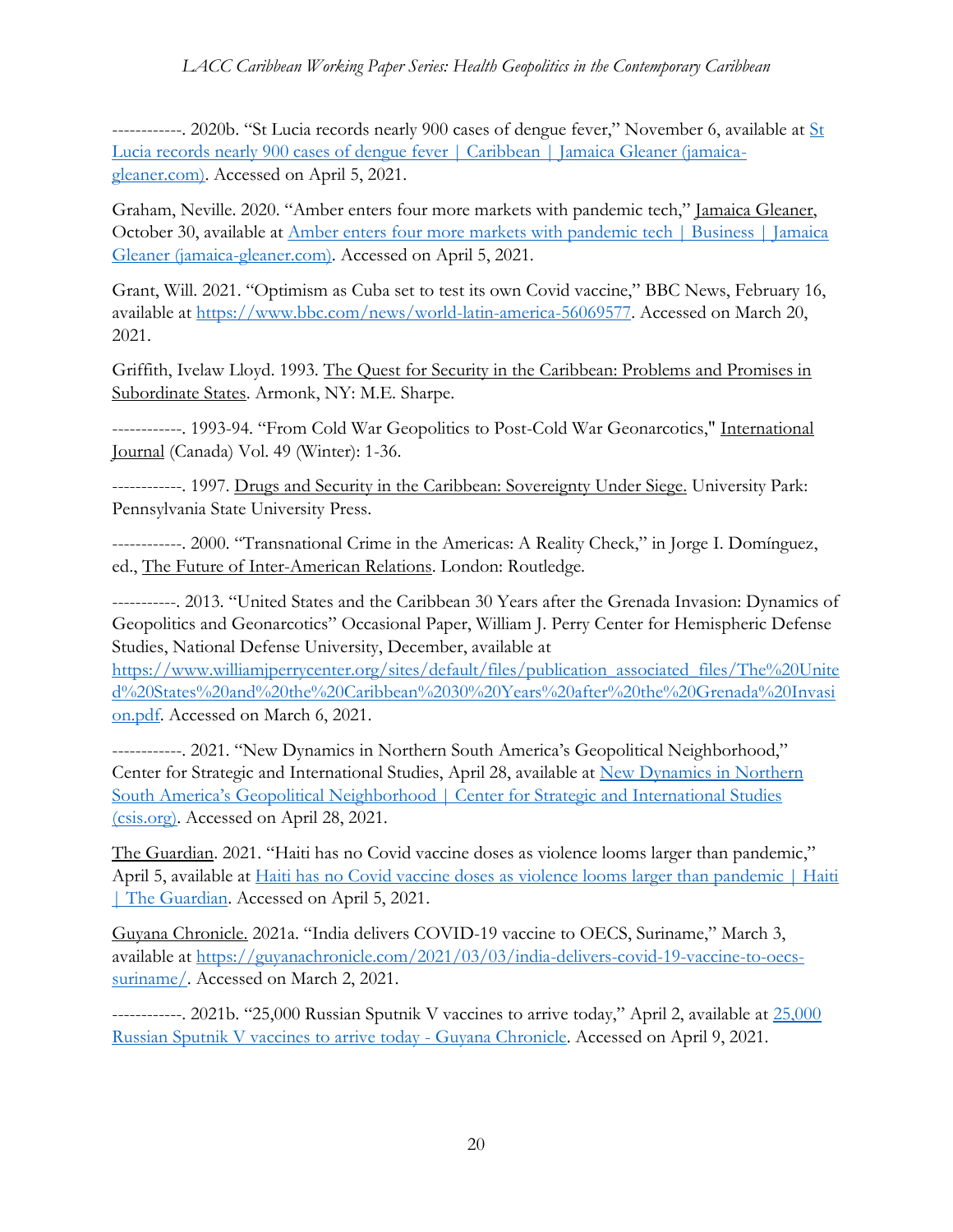Guyana Times. 2021. "Canada pumps CAN\$1.2M towards COVID-19 relief in Caribbean," March 30, available at [Canada pumps CAN\\$1.2M towards COVID-19 relief in Caribbean -](https://guyanatimesgy.com/canada-pumps-can1-2m-towards-covid-19-relief-in-caribbean/) Guyana Times [\(guyanatimesgy.com\).](https://guyanatimesgy.com/canada-pumps-can1-2m-towards-covid-19-relief-in-caribbean/) Accessed on March 31, 2021.

Harris, Alex. 2021. "Forecasts show another 'well above average' hurricane season is likely this year," The Miami Herald, April 8, available at [Forecast: above-average hurricane season \(again\) for](https://amp.miamiherald.com/news/weather/hurricane/article250519759.html)  [2021 | Miami Herald.](https://amp.miamiherald.com/news/weather/hurricane/article250519759.html) Accessed on April 13, 2021.

Hoffman, Bert. 2021. "The Caribbean's skillful vaccine diplomacy," IPS, Mach 31, available at [The](https://www.ips-journal.eu/topics/foreign-and-security-policy/the-caribbeans-skilful-vaccine-diplomacy-5084/)  Caribbean's skilful vaccine diplomacy – [Foreign and security policy | IPS Journal \(ips-journal.eu\).](https://www.ips-journal.eu/topics/foreign-and-security-policy/the-caribbeans-skilful-vaccine-diplomacy-5084/) Accessed on April 1, 2021.

Hosek, Jennifer Ruth. 2021. "The scene from Cuba: How it's getting so much right on COVID-19," The Conversation, March 16, available at The scene [from Cuba: How it's getting so much right on](https://theconversation.com/the-scene-from-cuba-how-its-getting-so-much-right-on-covid-19-155699)  [COVID-19 \(theconversation.com\).](https://theconversation.com/the-scene-from-cuba-how-its-getting-so-much-right-on-covid-19-155699) Accessed on April 6, 2021.

Ingram, Alan. 2005. "The New Geopolitics of Disease: Between Global Health and Global Security," Geopolitics, Volume 10, Issue 3, 522-545, available at https://www.researchgate.net/publication/216458599 The New Geopolitics of Disease Betwee [n\\_Global\\_Health\\_and\\_Global\\_Security.](https://www.researchgate.net/publication/216458599_The_New_Geopolitics_of_Disease_Between_Global_Health_and_Global_Security) Accessed on March 2, 2021.

IDB (Inter-American Development Bank0. 2020. "IDB Mobilizes \$1 Billion for COVID-19 Vaccine Financing in Latin America and the Caribbean," December 16, available at [https://www.iadb.org/en/news/idb-mobilizes-1-billion-covid-19-vaccine-financing-latin-america](https://www.iadb.org/en/news/idb-mobilizes-1-billion-covid-19-vaccine-financing-latin-america-and-caribbean)[and-caribbean.](https://www.iadb.org/en/news/idb-mobilizes-1-billion-covid-19-vaccine-financing-latin-america-and-caribbean) Accessed on March 20, 2021.

International Monetary Fund. 2020. "IMF Executive Board Approves US\$65.6 Million in Disbursements to Dominica, Grenada, and St. Lucia to Address COVID-19 Pandemic," April 28, available [https://www.imf.org/en/News/Articles/2020/04/28/pr20192-dma-grd-lca-imf](https://www.imf.org/en/News/Articles/2020/04/28/pr20192-dma-grd-lca-imf-executive-board-approves-us-million-disbursements-address-covid-19-pandemic)[executive-board-approves-us-million-disbursements-address-covid-19-pandemic.](https://www.imf.org/en/News/Articles/2020/04/28/pr20192-dma-grd-lca-imf-executive-board-approves-us-million-disbursements-address-covid-19-pandemic) Accessed on March 2, 2021.

Jessop, David. 2021. "Regional tourism outlook brightening," The Jamaican Gleaner, April 18, available at [David Jessop | Regional tourism outlook brightening | Business | Jamaica Gleaner](https://jamaica-gleaner.com/article/business/20210418/david-jessop-regional-tourism-outlook-brightening)  [\(jamaica-gleaner.com\).](https://jamaica-gleaner.com/article/business/20210418/david-jessop-regional-tourism-outlook-brightening) Accessed on April 20, 2021.

Kaieteur News. 2021. "First batch of Russian COVID-19 vaccines arrives in Guyana," April 04, available at [First batch of Russian COVID-19 vaccines arrives in Guyana](https://www.kaieteurnewsonline.com/2021/04/04/first-batch-of-sputnik-v-covid-19-vaccines-arrives-in-guyana/) – Kaieteur News [\(kaieteurnewsonline.com\).](https://www.kaieteurnewsonline.com/2021/04/04/first-batch-of-sputnik-v-covid-19-vaccines-arrives-in-guyana/) Accessed on April 5, 2021.

Knight, W. Andy. 2019. "The nexus between vulnerabilities and violence in the Caribbean," Third World Quarterly, 40:2, 405-424, available at [The nexus between vulnerabilities and violence in the](https://www.tandfonline.com/doi/full/10.1080/01436597.2019.1576518?scroll=top&needAccess=true)  [Caribbean\\*: Third World Quarterly: Vol 40, No 2 \(tandfonline.com\).](https://www.tandfonline.com/doi/full/10.1080/01436597.2019.1576518?scroll=top&needAccess=true) Accessed on April 5, 2021.

Laff, Michael. 2020. "U.S. helps Caribbean countries fight COVID-19," ShareAmerica, July 23, available at [https://share.america.gov/u-s-helps-caribbean-countries-fight-covid-19/.](https://share.america.gov/u-s-helps-caribbean-countries-fight-covid-19/) Accessed on March 20, 2021.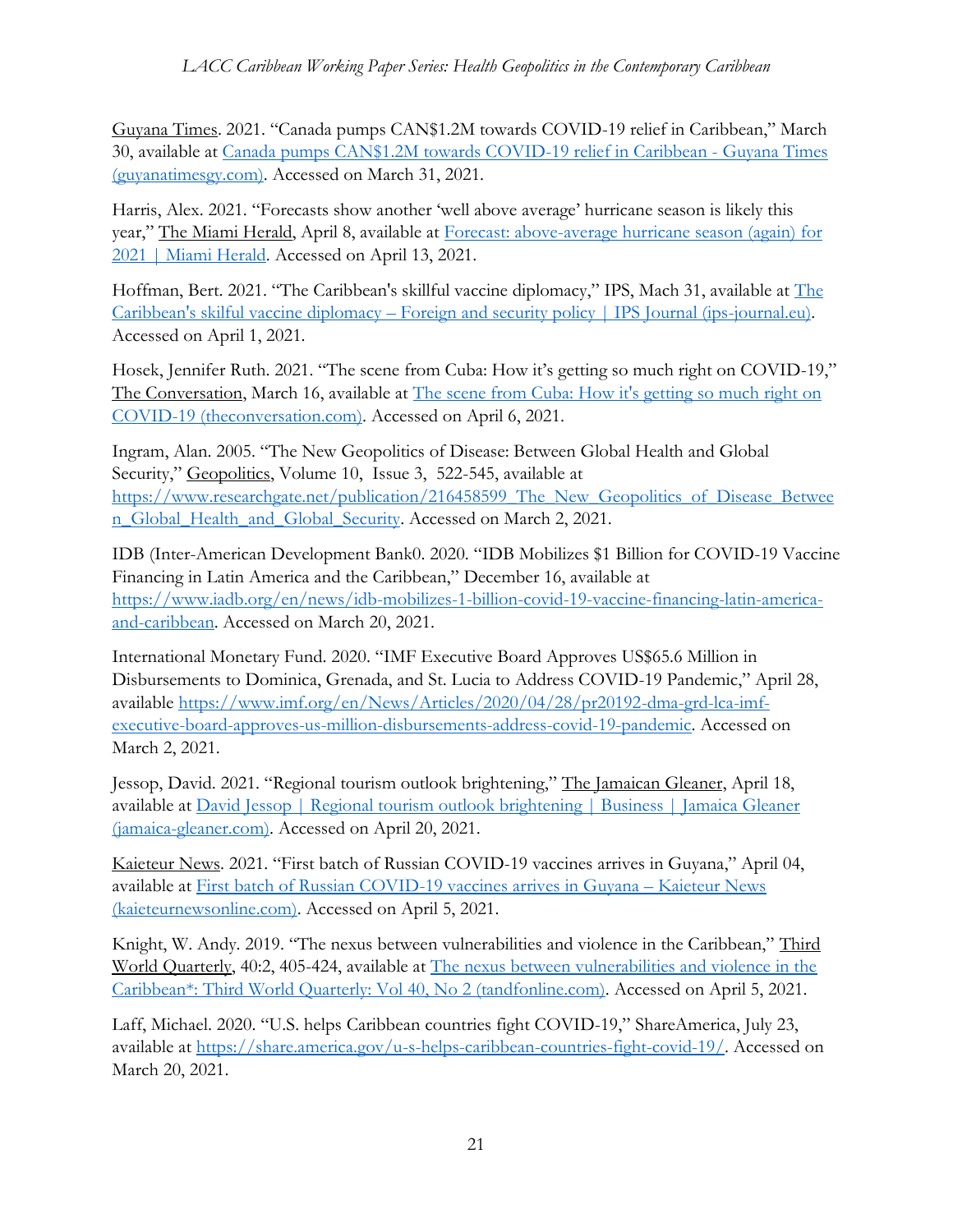Legucka, Agnieszka. 2013. New Geopolitics - What is actually "New"? The Copernicus Journal of Political Studies, January: 5-19, available at [https://www.researchgate.net/profile/Agnieszka-](https://www.researchgate.net/profile/Agnieszka-Legucka/publication/261178049_New_Geopolitics_-_What_is_actually_New/links/0deec5337c4e539d09000000/New-Geopolitics-What-is-actually-New.pdf?origin=publication_detail)Legucka/publication/261178049 New Geopolitics -

[\\_What\\_is\\_actually\\_New/links/0deec5337c4e539d09000000/New-Geopolitics-What-is-actually-](https://www.researchgate.net/profile/Agnieszka-Legucka/publication/261178049_New_Geopolitics_-_What_is_actually_New/links/0deec5337c4e539d09000000/New-Geopolitics-What-is-actually-New.pdf?origin=publication_detail)[New.pdf?origin=publication\\_detail.](https://www.researchgate.net/profile/Agnieszka-Legucka/publication/261178049_New_Geopolitics_-_What_is_actually_New/links/0deec5337c4e539d09000000/New-Geopolitics-What-is-actually-New.pdf?origin=publication_detail) Accessed on February 14, 2021.

Lillo, Ignacio. 2021. "Caribbean volcanic ash and gas cloud approaches Spain," SUR in English, April 14, available at [Caribbean volcanic ash and gas cloud approaches Spain . surinenglish.com.](http://www.surinenglish.com/national/202104/13/caribbean-volcanic-cloud-approaches-20210413111204.html) Accessed on April 14, 2021.

MacDonald, Scott. 2020. "COVID-19, the Caribbean and what comes next," Global Americans, July 2, available at COVID-19, the [Caribbean and what comes next \(theglobalamericans.org\).](https://theglobalamericans.org/2020/07/covid-19-the-caribbean-and-what-comes-next/) Accessed on March 4, 2021.

Magee, Zoe. 2021. "'Pharmacy of the World will deliver': India begins COVID-19 vaccine exports India said it will be shipping to Bhutan, Maldives, Bangladesh and more," ABC News, January 20, available at [https://abcnews.go.com/US/pharmacy-world-deliver-india-begins-covid-19](https://abcnews.go.com/US/pharmacy-world-deliver-india-begins-covid-19-vaccine/story?id=75367743) [vaccine/story?id=75367743.](https://abcnews.go.com/US/pharmacy-world-deliver-india-begins-covid-19-vaccine/story?id=75367743) Accessed on March 20, 2021.

Maingot, Anthony P. 1990. "The United States in the Caribbean: Geopolitics and the Bargaining Capacity of Small States," in Anthony T. Bryan, J. Edward Greene, and Timothy M. Shaw, eds., Peace, Development, and Security in the Caribbean. New York: St. Martin's Press.

------------. 1994. The United States and the Caribbean. London: Macmillan Caribbean.

Marsh, Sarah and Zodzi, John, 2020. "Cuba punches above weight with 'white coat army' during pandemic," Reuters, September 14, available at [https://mobile.reuters.com/article/amp/idUSKBN2651NK.](https://mobile.reuters.com/article/amp/idUSKBN2651NK) Accessed on March 24, 2021

Mason, Jeff. 2021. "U.S. to share 4 mln doses of AstraZeneca COVID-19 vaccine with Mexico, Canada," Reuters, March 19, available at [U.S. to share 4 mln doses of AstraZeneca COVID-19](https://www.reuters.com/world/americas/exclusive-us-plans-send-4-million-doses-astrazeneca-vaccine-mexico-canada-2021-03-18/)  [vaccine with Mexico, Canada | Reuters.](https://www.reuters.com/world/americas/exclusive-us-plans-send-4-million-doses-astrazeneca-vaccine-mexico-canada-2021-03-18/) Accessed on March 24, 2021.

Maynes, Charles. 2020. "U.S. Sends Ventilators To Russia In \$5.6 Million Coronavirus Aid Package," NPR, May 21, available at [https://www.npr.org/sections/coronavirus-live](https://www.npr.org/sections/coronavirus-live-updates/2020/05/21/860143691/u-s-sends-ventilators-to-russia-in-5-6-million-coronavirus-aid-package)[updates/2020/05/21/860143691/u-s-sends-ventilators-to-russia-in-5-6-million-coronavirus-aid](https://www.npr.org/sections/coronavirus-live-updates/2020/05/21/860143691/u-s-sends-ventilators-to-russia-in-5-6-million-coronavirus-aid-package)[package.](https://www.npr.org/sections/coronavirus-live-updates/2020/05/21/860143691/u-s-sends-ventilators-to-russia-in-5-6-million-coronavirus-aid-package) Accessed on March 14, 2021.

Meade, Natalie. 2020. "After Beating Back the Coronavirus, Jamaica Prioritizes Tourism Over Public Health," The New Yorker, July 23, available at [After Beating Back the Coronavirus, Jamaica](https://www.newyorker.com/news/news-desk/after-beating-back-the-coronavirus-jamaica-prioritizes-tourism-over-public-health/amp)  [Prioritizes Tourism Over Public Health | The New Yorker.](https://www.newyorker.com/news/news-desk/after-beating-back-the-coronavirus-jamaica-prioritizes-tourism-over-public-health/amp) Accessed on April 4, 2021.

Merco Press. 2021. "Argentina interested in manufacturing Cuban vaccine against covid-19," April 29, available at [Argentina interested in manufacturing Cuban vaccine against covid-19](https://en.mercopress.com/2021/04/29/argentina-interested-in-manufacturing-cuban-vaccine-against-covid-19) — [MercoPress.](https://en.mercopress.com/2021/04/29/argentina-interested-in-manufacturing-cuban-vaccine-against-covid-19) Accessed on April 30, 2021.

Moon, Suerie. 2020. "The Vaccine Race: Will Public Health Prevail over Geopolitics?," Global Issues, Special Issue No. 1, June, available at [https://globalchallenges.ch/issue/special\\_1/the](https://globalchallenges.ch/issue/special_1/the-vaccine-race-will-public-health-prevail-over-geopolitics/)[vaccine-race-will-public-health-prevail-over-geopolitics/.](https://globalchallenges.ch/issue/special_1/the-vaccine-race-will-public-health-prevail-over-geopolitics/) Accessed on March 30, 2021.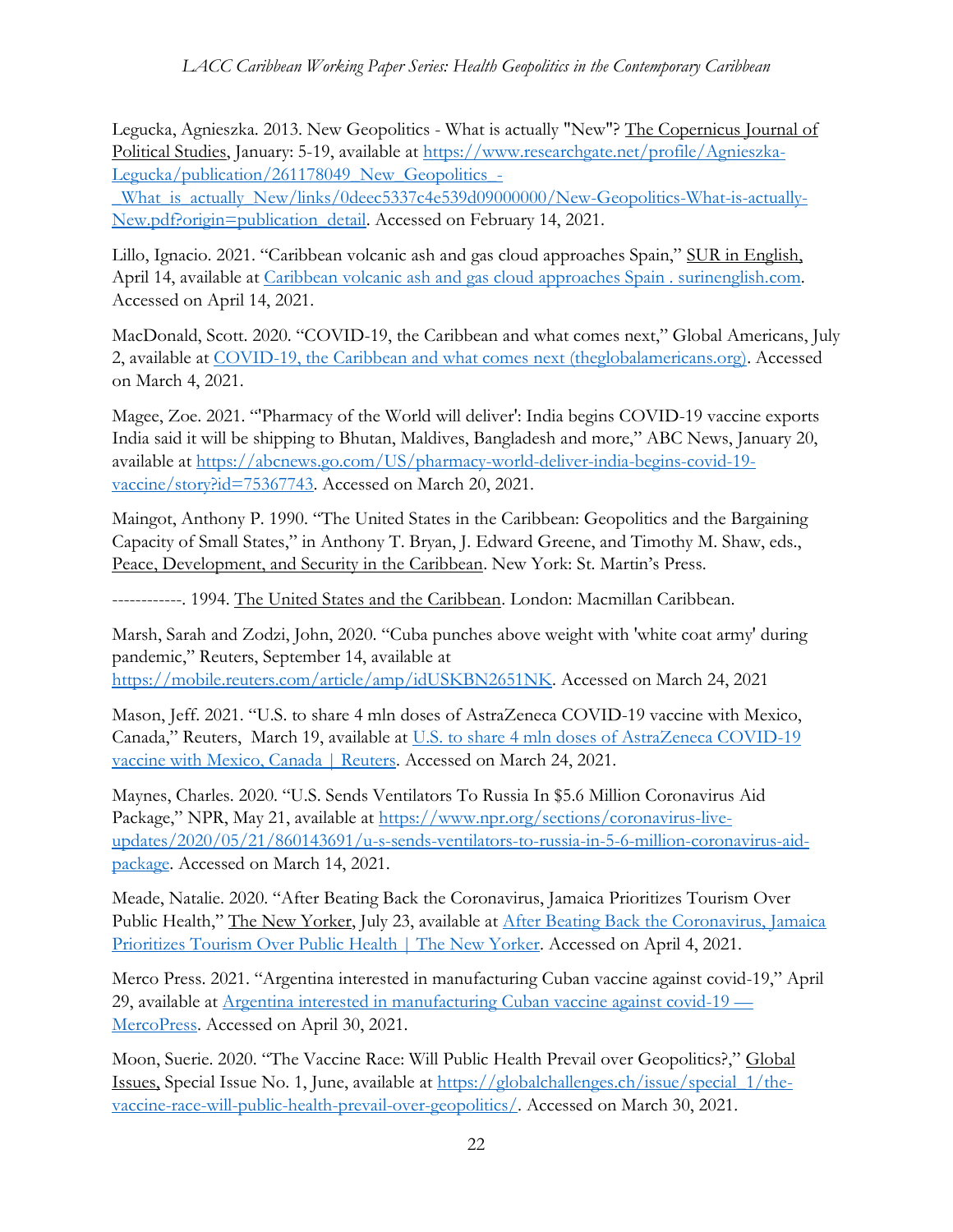Morgan, Kendol. 2021. "Communique Issued at the Conclusion of the 16th Special Emergency Meeting of the Conference of Heads of Government of the Caribbean Community, 13 September 2021," CARICOM Today, September 13, 2021, available at [Communique Issued at the Conclusion](https://today.caricom.org/2021/09/14/communique-issued-at-the-conclusion-of-the-forty-second-regular-meeting-of-the-conference-of-heads-of-government-of-the-caribbean-community-5-6-july-2021/)  [of the 16th Special Emergency Meeting of the Conference of Heads of Government of the](https://today.caricom.org/2021/09/14/communique-issued-at-the-conclusion-of-the-forty-second-regular-meeting-of-the-conference-of-heads-of-government-of-the-caribbean-community-5-6-july-2021/)  [Caribbean Community, 13 September 2021](https://today.caricom.org/2021/09/14/communique-issued-at-the-conclusion-of-the-forty-second-regular-meeting-of-the-conference-of-heads-of-government-of-the-caribbean-community-5-6-july-2021/) – CARICOM Today. Accessed on September 27, 2021.

Morris, Emily. 2021. "Cuba's mass protests are driven by the misery of COVID and economic sanctions," The Conversation, July 16, 2021, available at [Cuba's mass protests are driven by the](https://theconversation.com/amp/cubas-mass-protests-are-driven-by-the-misery-of-covid-and-economic-sanctions-164505)  [misery of COVID and economic sanctions \(theconversation.com\).](https://theconversation.com/amp/cubas-mass-protests-are-driven-by-the-misery-of-covid-and-economic-sanctions-164505) Accessed on September 27, 2021.

Morris, Emily and Kelman, Ilan. 2021. "Coronavirus response: why Cuba is such an interesting case," The Conversation, available at [Coronavirus response: why Cuba is such an interesting case](https://theconversation.com/amp/coronavirus-response-why-cuba-is-such-an-interesting-case-135749)  [\(theconversation.com\).](https://theconversation.com/amp/coronavirus-response-why-cuba-is-such-an-interesting-case-135749) Accessed on April 4, 2021.

Motley, Hon. Mia. 2020. "Remarks by the Hon. Mia Amor Motley, Prime Minister of Barbados, as Outgoing Chair of CARICOM, During the 20TH Special Meeting of CARICOM Heads of Government, July 3," available at [https://caricom.org/remarks-by-the-hon-mia-amor-mottley](https://caricom.org/remarks-by-the-hon-mia-amor-mottley-prime-minister-of-barbados-as-outgoing-chair-of-caricom-during-the-20th-special-meeting-of-caricom-heads-of-government-july-3-2020/)[prime-minister-of-barbados-as-outgoing-chair-of-caricom-during-the-20th-special-meeting-of](https://caricom.org/remarks-by-the-hon-mia-amor-mottley-prime-minister-of-barbados-as-outgoing-chair-of-caricom-during-the-20th-special-meeting-of-caricom-heads-of-government-july-3-2020/)[caricom-heads-of-government-july-3-2020/.](https://caricom.org/remarks-by-the-hon-mia-amor-mottley-prime-minister-of-barbados-as-outgoing-chair-of-caricom-during-the-20th-special-meeting-of-caricom-heads-of-government-july-3-2020/) Accessed on January 14, 2021.

Mowla, Wazim. 2021. "Vaccines Open an Opportunity for U.S. Diplomacy in the Caribbean," Real Clear World, April 16, available at [Vaccines Open an Opportunity for U.S. Diplomacy in the](https://www.realclearworld.com/articles/2021/04/16/vaccines_open_an_opportunity_for_us_diplomacy_in_the_caribbean_773146.html)  [Caribbean | RealClearWorld.](https://www.realclearworld.com/articles/2021/04/16/vaccines_open_an_opportunity_for_us_diplomacy_in_the_caribbean_773146.html) Accessed on April 16, 2021.

News Americas. 2021. "China, Russia In COVID-19 Diplomacy In The Caribbean As US Again Falters," March 17, available at Caribbean - [China, Russia In COVID-19 Diplomacy In The](https://newsamericasnow.com/caribbean-us-diplomacy-in-caribbean-being-orvershadowed-by-china-russia/)  [Caribbean As US Again Falters \(newsamericasnow.com\).](https://newsamericasnow.com/caribbean-us-diplomacy-in-caribbean-being-orvershadowed-by-china-russia/) Accessed on April 5, 2021.

News Source. 2021. "CARICOM seeks US Government's help in regional vaccination drive," April 22, available at [CARICOM seeks US Government's help in regional vaccination drive -](https://newssourcegy.com/news/caricom-seeks-us-governments-help-in-regional-vaccination-drive/) News Source [Guyana \(newssourcegy.com\).](https://newssourcegy.com/news/caricom-seeks-us-governments-help-in-regional-vaccination-drive/) Accessed on April 23, 2021.

The Norther Miner. 2009. "U308 Reports Uranium Resource In Guyana," February 9, available at [U308 Reports Uranium Resource In Guyana -](https://www.northernminer.com/news/u308-reports-uranium-resource-in-guyana/1000226810/) The Northern Miner. Accessed on March 30, 2021.

Nye, Joseph. 2020. "Post-Pandemic Geopolitics," Project Syndicate, October 6, available at [https://www.project-syndicate.org/commentary/five-scenarios-for-international-order-in-2030-by](https://www.project-syndicate.org/commentary/five-scenarios-for-international-order-in-2030-by-joseph-s-nye-2020-10)[joseph-s-nye-2020-10.](https://www.project-syndicate.org/commentary/five-scenarios-for-international-order-in-2030-by-joseph-s-nye-2020-10) Accessed on March 14, 2021.

Oppmann, Patrick. 2021. "Cuban doctors voice rare criticism of government's Covid-19 handling," CNN, August 22, 2021, available at [Cuban doctors voice rare criticism of Covid-19 handling by](https://amp.cnn.com/cnn/2021/08/22/americas/cuba-doctors-covid-intl/index.html)  [government -](https://amp.cnn.com/cnn/2021/08/22/americas/cuba-doctors-covid-intl/index.html) CNN. Accessed on September 27, 2021.

PAHO (Pan American Health Organization). 2020. "The United Kingdom contributes \$3.8m for COVID-19 Response in the Caribbean," May 22, available at [https://www.paho.org/en/news/22-](https://www.paho.org/en/news/22-5-2020-united-kingdom-contributes-38m-covid-19-response-caribbean)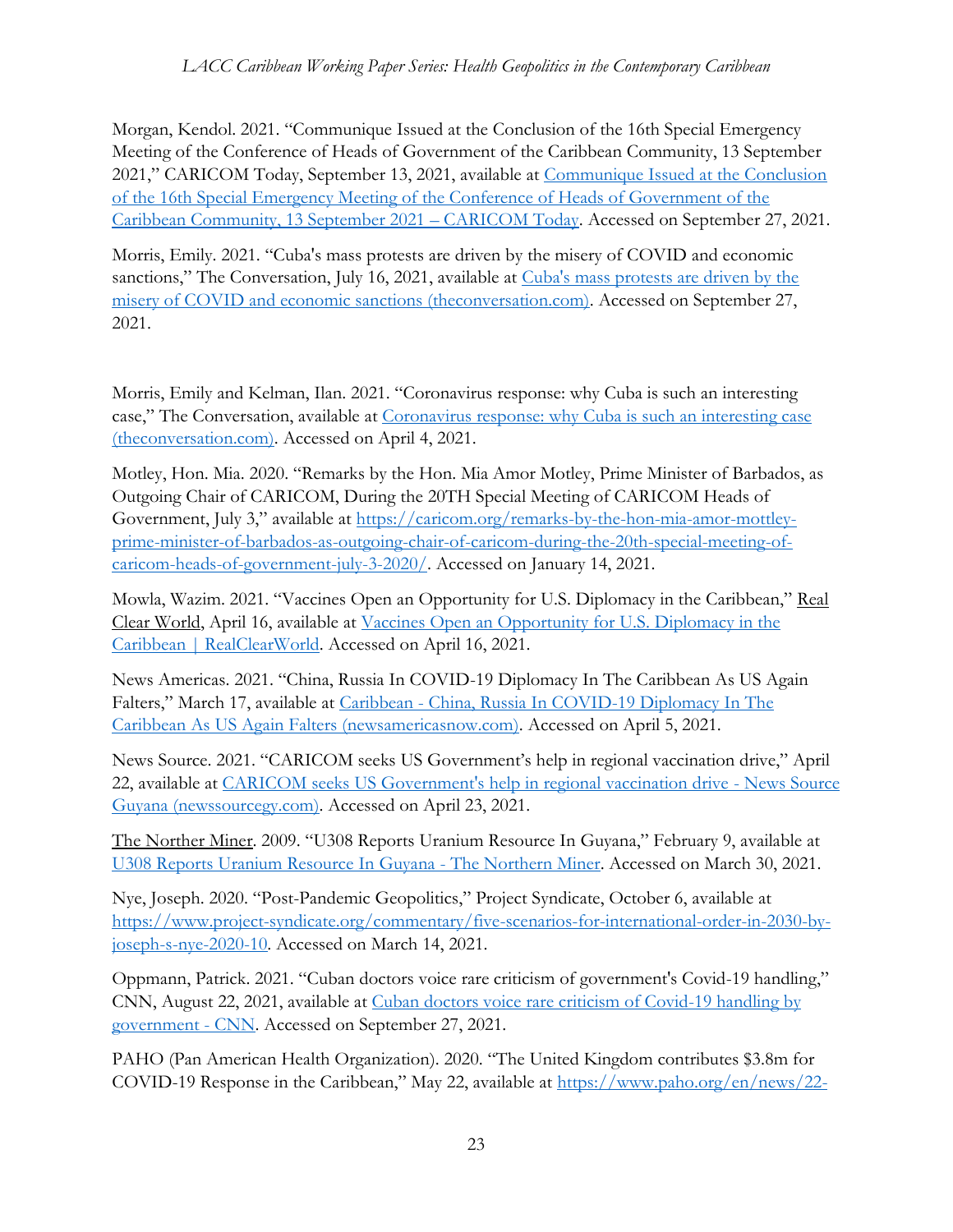[5-2020-united-kingdom-contributes-38m-covid-19-response-caribbean.](https://www.paho.org/en/news/22-5-2020-united-kingdom-contributes-38m-covid-19-response-caribbean) Accessed on March 14, 2021.

Palma, Zoila. 2021. "Over 350,000 COVAX vaccines have been delivered in Caribbean," Breaking Belize News, April 7, 2021, available at [Over 350,000 COVAX vaccines have been delivered in](https://www.breakingbelizenews.com/2021/04/07/over-350000-covax-vaccines-have-been-delivered-in-caribbean/)  [Caribbean \(breakingbelizenews.com\).](https://www.breakingbelizenews.com/2021/04/07/over-350000-covax-vaccines-have-been-delivered-in-caribbean/) Accessed on April 12, 2021.

Parkins, Kezia. 2021. "Cuba's homegrown Covid-19 vaccines advance into late-stage trials," Clinical Trials Arena, March 5, available at [https://www.clinicaltrialsarena.com/analysis/cuba-vaccine](https://www.clinicaltrialsarena.com/analysis/cuba-vaccine-covid-19/)[covid-19/.](https://www.clinicaltrialsarena.com/analysis/cuba-vaccine-covid-19/) Accessed on March 14, 2021.

People's Republic of China Ministry of Foreign Affairs. 2020a. "China Has Announced Assistance to 82 Countries, WHO and African Union to Fight COVID-19," March 20, available at [https://www.fmprc.gov.cn/mfa\\_eng/topics\\_665678/kjgzbdfyyq/t1759145.shtml.](https://www.fmprc.gov.cn/mfa_eng/topics_665678/kjgzbdfyyq/t1759145.shtml) Accessed March 14, 2021.

------------. 2020b. "Joint Press Release of the Second Special Vice-Ministerial Meeting Among China and The Caribbean Countries Having Diplomatic Relations with China on COVID-19," December 17, available at [https://www.fmprc.gov.cn/mfa\\_eng/wjdt\\_665385/2649\\_665393/t1840771.shtml.](https://www.fmprc.gov.cn/mfa_eng/wjdt_665385/2649_665393/t1840771.shtml) Accessed on March 14, 2021.

Persaud, Albert, Bhugra, Dinesh, Valsraj, Koravangattu, and Bhavsar, Valsraj. 2021. "Understanding geopolitical determinants of health," Bulletin of the World Health Organization, January 7, available at [https://www.who.int/bulletin/volumes/99/2/20-254904/en/.](https://www.who.int/bulletin/volumes/99/2/20-254904/en/) Accessed on March 14, 2021.

Rodríguez, Juan Martínez. 2020. "Iran's role in Venezuela: between sanctions and isolation," Atalayar, November 22, available at [https://atalayar.com/en/content/irans-role-venezuela-between](https://atalayar.com/en/content/irans-role-venezuela-between-sanctions-and-isolation)[sanctions-and-isolation.](https://atalayar.com/en/content/irans-role-venezuela-between-sanctions-and-isolation) Accessed on March 14, 2021.

Rodríguez, Raúl. 2020. "U.S. Economic Sanctions on Cuba in the context of the Pandemic COVID-19," Ethics and International Affairs, December, available at

[https://www.ethicsandinternationalaffairs.org/2020/u-s-economic-sanctions-on-cuba-in-the](https://www.ethicsandinternationalaffairs.org/2020/u-s-economic-sanctions-on-cuba-in-the-context-of-the-pandemic-covid-19/)[context-of-the-pandemic-covid-19/.](https://www.ethicsandinternationalaffairs.org/2020/u-s-economic-sanctions-on-cuba-in-the-context-of-the-pandemic-covid-19/) Accessed on March 14, 2021.

Sáenz, Esteban G. 2020. "Panama Canal: Redefining World Trade," available at [https://aapa.files.cms-plus.com/2019Seminars/Shifting/Esteban%20Saenz.pdf.](https://aapa.files.cms-plus.com/2019Seminars/Shifting/Esteban%20Saenz.pdf) Accessed on March 14, 2021.

Sangomla, Akshit. 2021. "Sulphur dioxide from Caribbean volcano reaches India, WMO confirms," DownToEarth, April 17, available at [Sulphur dioxide from Caribbean volcano reaches India, WMO](https://www.downtoearth.org.in/news/natural-disasters/sulphur-dioxide-from-caribbean-volcano-reaches-india-wmo-confirms-76547)  [confirms \(downtoearth.org.in\).](https://www.downtoearth.org.in/news/natural-disasters/sulphur-dioxide-from-caribbean-volcano-reaches-india-wmo-confirms-76547) Accessed on April 19, 2021.

Song, Wei. 2020. "China's global engagement to fight the novel coronavirus pandemic," Global Health Research and Policy, Vol. 5, October 16, available at [https://www.ncbi.nlm.nih.gov/pmc/articles/PMC7561431/.](https://www.ncbi.nlm.nih.gov/pmc/articles/PMC7561431/) Accessed on March 14, 2021.

Srinivasan, Krishna, Muñoz, Sonia, and Chensavasdijai, Varapat. 2020. "COVID-19 Pandemic and the Caribbean: Navigating Uncharted Waters," IMFBlog, April 29, available at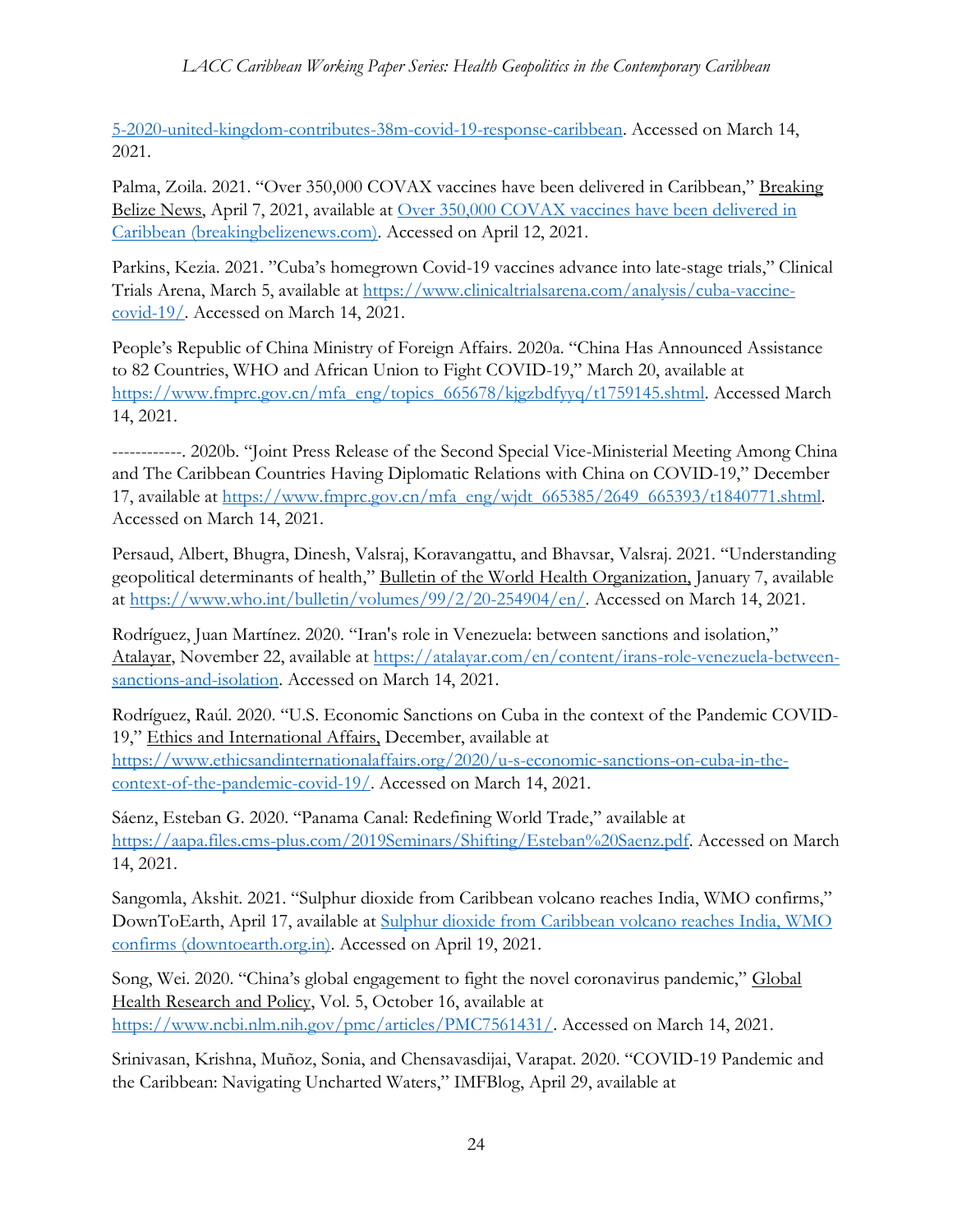[https://blogs.imf.org/2020/04/29/covid-19-pandemic-and-the-caribbean-navigating-uncharted](https://blogs.imf.org/2020/04/29/covid-19-pandemic-and-the-caribbean-navigating-uncharted-waters/)[waters/.](https://blogs.imf.org/2020/04/29/covid-19-pandemic-and-the-caribbean-navigating-uncharted-waters/) Accessed on March 14, 2021.

Stabroek News. 2021. "India's donation of 80,000 COVID vaccines arrives," March 7, available at [https://www.stabroeknews.com/2021/03/07/news/guyana/indias-donation-of-80000-covid](https://www.stabroeknews.com/2021/03/07/news/guyana/indias-donation-of-80000-covid-vaccines-arrives/)[vaccines-arrives/.](https://www.stabroeknews.com/2021/03/07/news/guyana/indias-donation-of-80000-covid-vaccines-arrives/) Accessed on March 14, 2021.

The Star. 2021. "Canada scales up its support to PAHO in its COVID-19 response in the Caribbean," March 29, available at [Canada scales up its support to PAHO in its COVID-19](http://jamaica-star.com/article/news/20210329/canada-scales-its-support-paho-its-covid-19-response-caribbean)  [response in the Caribbean | News | Jamaica Star \(jamaica-star.com\).](http://jamaica-star.com/article/news/20210329/canada-scales-its-support-paho-its-covid-19-response-caribbean) Accessed on April 6, 2021.

Suarez, Karol. 2020. "China offers \$1 billion loan to Latin America and the Caribbean for access to its Covid-19 vaccine," CNN, July 23, available at [https://www.cnn.com/2020/07/23/americas/china-billion-vaccine-latin-america-coronavirus](https://www.cnn.com/2020/07/23/americas/china-billion-vaccine-latin-america-coronavirus-intl/index.html)[intl/index.html.](https://www.cnn.com/2020/07/23/americas/china-billion-vaccine-latin-america-coronavirus-intl/index.html) Accessed on March 14, 2021.

Sky News. 2021. "COVID-19 'vaccine diplomacy': China, Russia and India cherry-picking the countries they help," February 23, available at [COVID-19 'vaccine diplomacy': China, Russia and](https://ca.movies.yahoo.com/covid-19-vaccine-diplomacy-china-172700678.html)  [India cherry-picking the countries they help \(yahoo.com\).](https://ca.movies.yahoo.com/covid-19-vaccine-diplomacy-china-172700678.html) Accessed on April 5, 2021.

St. Kitts Nevis Observer, 2021. "A&B: PM Browne Angry Over US Omitting Caribbean for Vaccine Donations," March 23, available at [A&B: PM Browne Angry Over US Omitting](https://www.thestkittsnevisobserver.com/ab-pm-browne-angry-over-us-omitting-caribbean-for-vaccine-donations/) Caribbean for Vaccine Donations - [The St Kitts Nevis Observer.](https://www.thestkittsnevisobserver.com/ab-pm-browne-angry-over-us-omitting-caribbean-for-vaccine-donations/) Accessed on April 16, 2021.

TeleSUR. 2020. "British parliamentarians nominate Cuban doctors at Nobel," October 15, available at [Parlamentarios británicos nominan al Nobel a médicos cubanos | Noticias | teleSUR](https://www.telesurtv.net/news/parlamentarios-britanicos-nominan-nobel-medicos-cubanos-20201015-0032.html)  [\(telesurtv.net\).](https://www.telesurtv.net/news/parlamentarios-britanicos-nominan-nobel-medicos-cubanos-20201015-0032.html) Accessed on April 6, 2021.

------------. 2021. "Venezuela To Produce Cuba's Abdala COVID-19 Vaccine," April 9, available at [Venezuela To Produce Cuba's Abdala COVID-19 Vaccine | News | teleSUR English.](https://www.telesurenglish.net/news/Venezuela-To-Produce-Cuban-Abdala-Vaccine-20210409-0001.html) Accessed on April 12, 2021.

Troianovski, Anton. 2020. "Turning the Tables, Russia Sends Virus Aid to U.S.," The New York Times, April 2, available at [https://www.nytimes.com/2020/04/02/world/europe/coronavirus-us](https://www.nytimes.com/2020/04/02/world/europe/coronavirus-us-russia-aid.html)[russia-aid.html.](https://www.nytimes.com/2020/04/02/world/europe/coronavirus-us-russia-aid.html) Accessed on April 3, 2021.

Tufton, Christopher. 2021. "COVID-19 and vaccine bundling – when rules do not apply, " The Jamaican Gleaner, May 2, available at [Christopher Tufton | COVID-19 and vaccine bundling](https://jamaica-gleaner.com/article/focus/20210502/christopher-tufton-covid-19-and-vaccine-bundling-when-rules-do-not-apply) – [when rules do not apply | In Focus | Jamaica Gleaner \(jamaica-gleaner.com\).](https://jamaica-gleaner.com/article/focus/20210502/christopher-tufton-covid-19-and-vaccine-bundling-when-rules-do-not-apply) Accessed on May 3, 2021.

Saney, Isaac. 2021. "Cuba leads in the global fight against COVID-19 Pandemic," Stabroek News, March 8, available at [Cuba leads in the global fight against COVID-19 Pandemic -](https://www.stabroeknews.com/2021/03/08/features/in-the-diaspora/cuba-leads-in-the-global-fight-against-covid-19-pandemic/) Stabroek News. Accessed on April 6, 2021.

Smith, Matthew. 2021. "U.S. Foreign Policy Is Fueling Iran's Interest In Venezuela," OilPrice, Jan 9, available at [https://oilprice.com/Energy/Energy-General/US-Foreign-Policy-Is-Fueling-Irans-](https://oilprice.com/Energy/Energy-General/US-Foreign-Policy-Is-Fueling-Irans-Interest-In-Venezuela.amp.html)[Interest-In-Venezuela.amp.html.](https://oilprice.com/Energy/Energy-General/US-Foreign-Policy-Is-Fueling-Irans-Interest-In-Venezuela.amp.html) Accessed on March 14, 2021.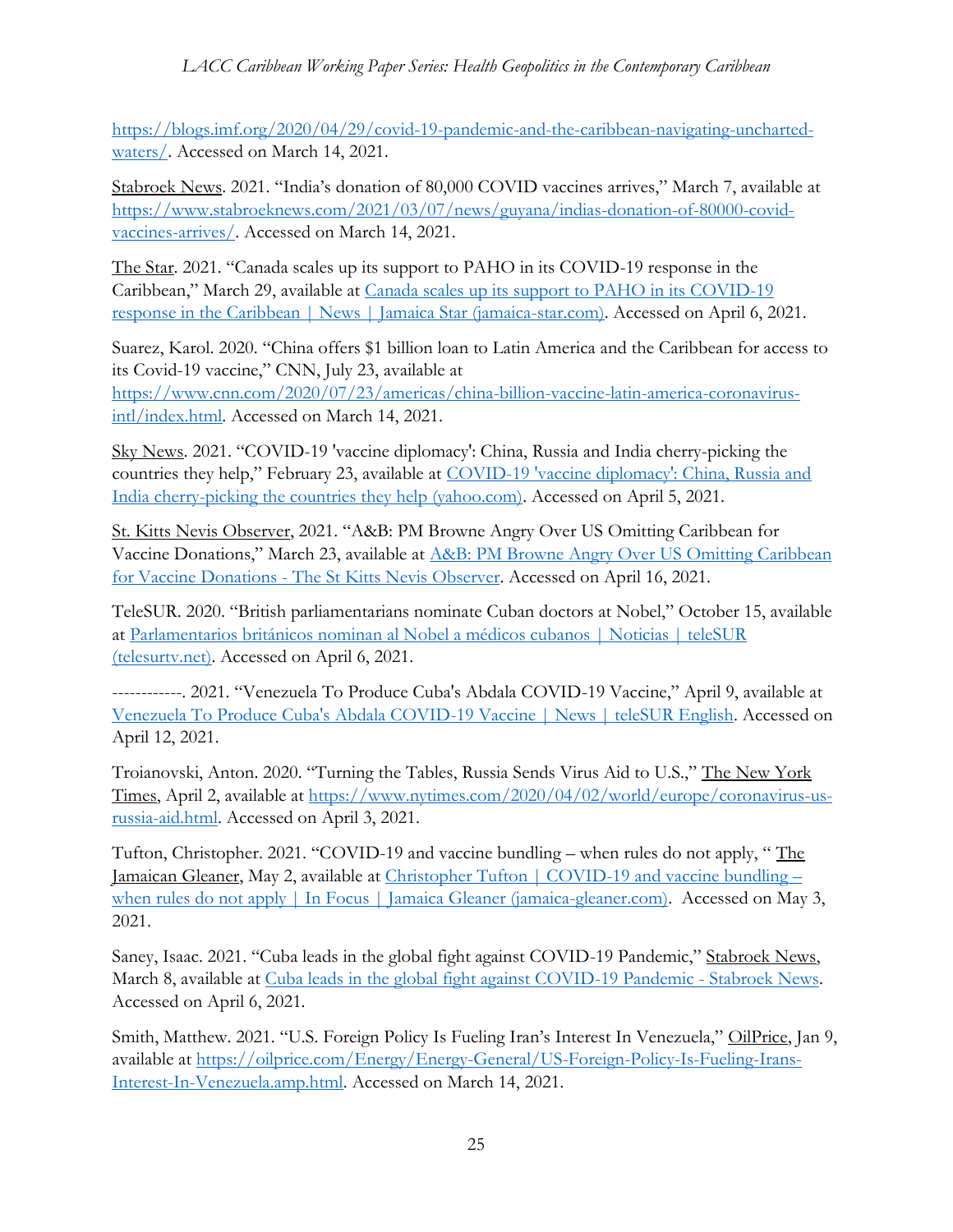United States Department of State. 2021. "U.S. Donation of 5.5 Million Doses of COVID-19 Vaccine to CARICOM Countries," Press Statement, August 12, 2021, available at [https://www.state.gov/u-s-donation-of-5-5-million-doses-of-covid-19-vaccine-to-caricom](https://www.state.gov/u-s-donation-of-5-5-million-doses-of-covid-19-vaccine-to-caricom-countries/)[countries/.](https://www.state.gov/u-s-donation-of-5-5-million-doses-of-covid-19-vaccine-to-caricom-countries/) Accessed on September 27, 2021.

Wasley, Emily and Unger Heather. 2020. "Out of Pandemic Transformational Resilience Can Emerge," WSP, April 8, available at [https://www.wsp.com/en-US/insights/2020-covid-19-out-of](https://www.wsp.com/en-US/insights/2020-covid-19-out-of-pandemic-transformational-resilience)[pandemic-transformational-resilience.](https://www.wsp.com/en-US/insights/2020-covid-19-out-of-pandemic-transformational-resilience) Accessed on March 14, 2021.

Weiland, Noah and Robbins, Rebecca. 2021. "The U.S. Is Sitting on Tens of Millions of Vaccine Doses the World Needs," The New York Times, March 11, available at [https://www.nytimes.com/2021/03/11/us/politics/coronavirus-astrazeneca-united](https://www.nytimes.com/2021/03/11/us/politics/coronavirus-astrazeneca-united-states.html?referringSource=articleShare)[states.html?referringSource=articleShare.](https://www.nytimes.com/2021/03/11/us/politics/coronavirus-astrazeneca-united-states.html?referringSource=articleShare) Accessed on March 14, 2021

White House. 2021. "FACT SHEET: Biden-Harris Administration Unveils Strategy for Global Vaccine Sharing, Announcing Allocation Plan for the First 25 Million Doses to be Shared Globally," June 3, 2021, available at [FACT SHEET: Biden-Harris Administration Unveils Strategy for Global](https://www.whitehouse.gov/briefing-room/statements-releases/2021/06/03/fact-sheet-biden-harris-administration-unveils-strategy-for-global-vaccine-sharing-announcing-allocation-plan-for-the-first-25-million-doses-to-be-shared-globally/)  [Vaccine Sharing, Announcing Allocation Plan for the First 25 Million Doses to be Shared Globally |](https://www.whitehouse.gov/briefing-room/statements-releases/2021/06/03/fact-sheet-biden-harris-administration-unveils-strategy-for-global-vaccine-sharing-announcing-allocation-plan-for-the-first-25-million-doses-to-be-shared-globally/)  [The White House.](https://www.whitehouse.gov/briefing-room/statements-releases/2021/06/03/fact-sheet-biden-harris-administration-unveils-strategy-for-global-vaccine-sharing-announcing-allocation-plan-for-the-first-25-million-doses-to-be-shared-globally/) Accessed on September 28, 2021.

Whitney, W. T. 2020. "Cuba Responds to Pandemic, Blockade and New Economic Troubles," Counter Punch, October 26, available at [Cuba Responds to Pandemic, Blockade and New](https://www.counterpunch.org/2020/10/26/cuba-responds-to-pandemic-blockade-and-new-economic-troubles/)  [Economic Troubles -](https://www.counterpunch.org/2020/10/26/cuba-responds-to-pandemic-blockade-and-new-economic-troubles/) CounterPunch.org. Accessed on April 6, 2021.

Whittaker, Zack. 2021. "How Jamaica failed to handle its JamCOVID scandal," TechCrunch, April 3, available at [How Jamaica failed to handle its JamCOVID scandal | TechCrunch.](https://techcrunch.com/2021/04/03/jamaica-jamcovid-amber-group/) Accessed on April 5, 2021.

Wilkinson, Bert. Wilkinson, Bert. 2019. "Caribbean countries ram up oil exploration," Amsterdam News, September 5, available [http://amsterdamnews.com/news/2019/sep/05/caribbean](http://amsterdamnews.com/news/2019/sep/05/caribbean-countries-ram-oil-exploration/)[countries-ram-oil-exploration/.](http://amsterdamnews.com/news/2019/sep/05/caribbean-countries-ram-oil-exploration/) Accessed on January 14, 2021.

World Bank. 2020. "World Bank Response to Covid-19 (Coronavirus) in the Caribbean," August 24, available at [https://www.worldbank.org/en/news/factsheet/2020/06/11/world-bank-response-to](https://www.worldbank.org/en/news/factsheet/2020/06/11/world-bank-response-to-covid-19-coronavirus-in-the-caribbean)[covid-19-coronavirus-in-the-caribbean.](https://www.worldbank.org/en/news/factsheet/2020/06/11/world-bank-response-to-covid-19-coronavirus-in-the-caribbean) Accessed on March 14, 2021.

Wyss, Jim. 2021. "India's Vaccine Diplomacy Wins Friends in the Caribbean," Bloomberg News, February 18, available at India Offers Free Covid Vaccines to Caribbean Countries Including Barbados - [Bloomberg.](https://www.bloomberg.com/news/articles/2021-02-18/india-s-vaccine-diplomacy-wins-friends-in-the-caribbean) Accessed on March 20, 2021.

Yaffe, Helen. 2021. "Cuba's five COVID-19 vaccines: the full story on Soberana 01/02/Plus, Abdala, and Mambisa," LSE Latin America and Caribbean blog, March 31, available at [Cuba's five](https://blogs.lse.ac.uk/latamcaribbean/2021/03/31/cubas-five-covid-19-vaccines-the-full-story-on-soberana-01-02-plus-abdala-and-mambisa/)  [COVID-19 vaccines: the full story on Soberana 01/02/Plus, Abdala, and Mambisa | LSE Latin](https://blogs.lse.ac.uk/latamcaribbean/2021/03/31/cubas-five-covid-19-vaccines-the-full-story-on-soberana-01-02-plus-abdala-and-mambisa/)  [America and Caribbean.](https://blogs.lse.ac.uk/latamcaribbean/2021/03/31/cubas-five-covid-19-vaccines-the-full-story-on-soberana-01-02-plus-abdala-and-mambisa/) Accessed on April 1, 2021.

Yeung, Jessie. 2021. "China and Russia agree to build joint lunar space station," CNN, March 10, available at [https://amp.cnn.com/cnn/2021/03/09/asia/russia-china-lunar-station-intl-hnk-scli](https://amp.cnn.com/cnn/2021/03/09/asia/russia-china-lunar-station-intl-hnk-scli-scn/index.html)[scn/index.html.](https://amp.cnn.com/cnn/2021/03/09/asia/russia-china-lunar-station-intl-hnk-scli-scn/index.html) Accessed on March 14, 2021.